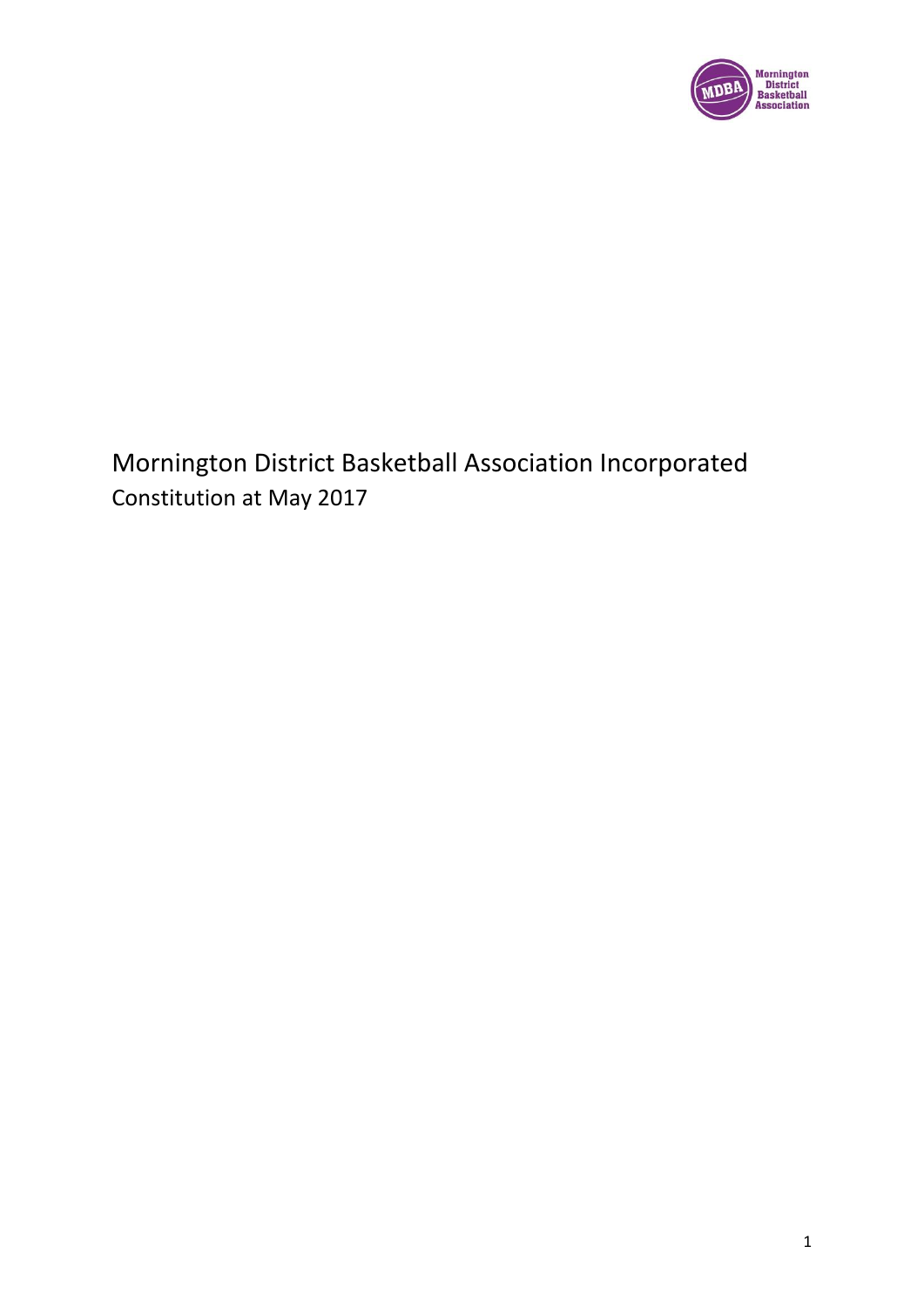

# 1. Table of Contents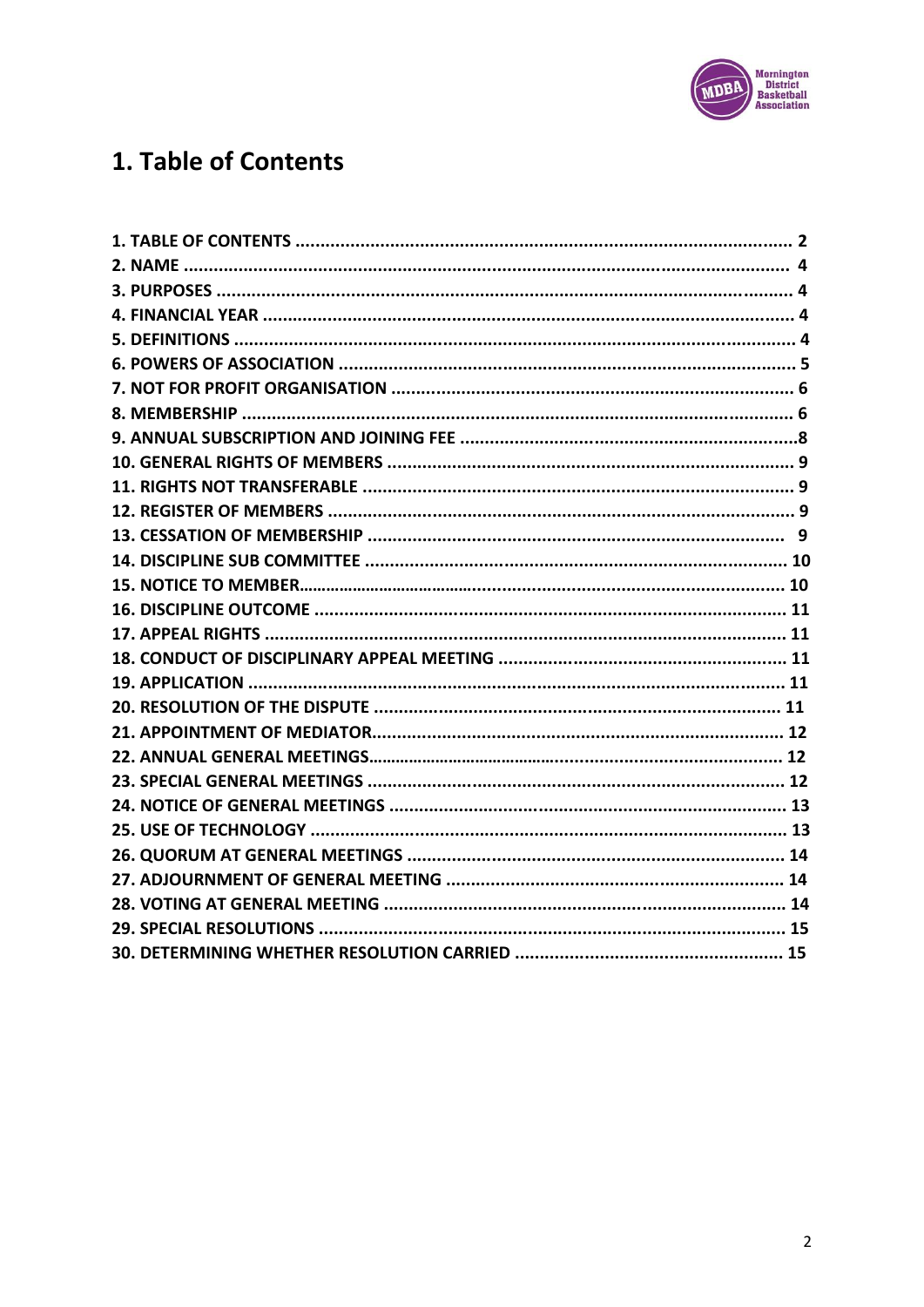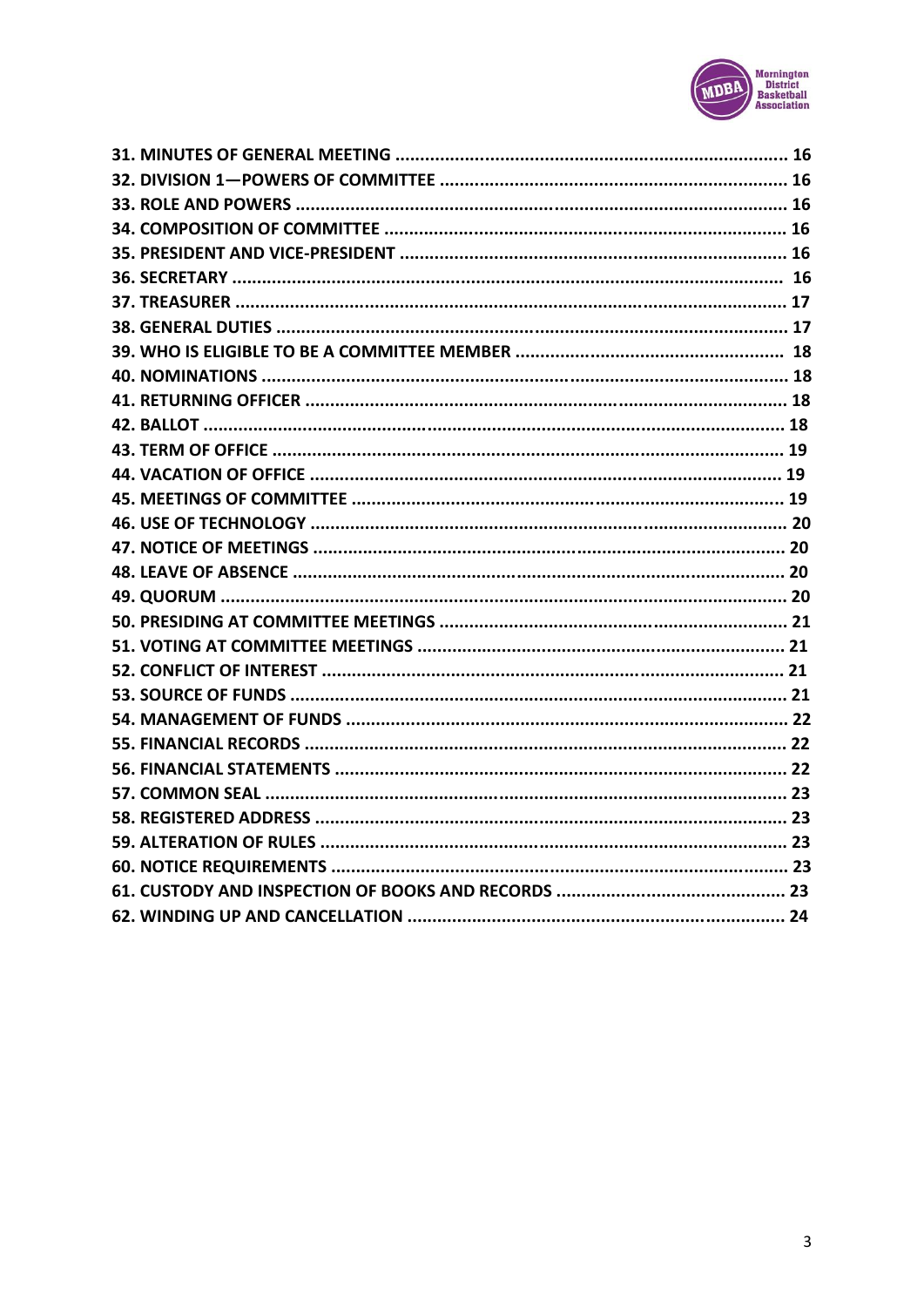

## **PART 1 - PRELIMINARY**

### **2. Name**

The name of the incorporated association is Mornington District Basketball Association Incorporated.

### **3. Purposes**

The purposes of the association are—

3.1. The purpose of the Association shall be to:

- a. represent the interests of basketball and all involved in basketball within the Association, the Mornington region and at state and national level;
- b. provide individuals with opportunities to maximise their potential by competing in the highest level of basketball possible, given their own ability; and
- c. promote, develop and encourage participation in the sport of basketball.

3.2. In pursuit of these objectives, the Association will seek to:

- a. provide support and assistance for clubs and teams in all areas of their operations;
- b. encourage and support member junior clubs and foster their growth and development;
- c. choose and manage teams to represent the Association;
- d. affiliate with Basketball Victoria (hereinafter referred to as "BV") and actively promote, foster and develop state basketball;
- e. seek sponsorship for various programs and events and endorse products that will be consistent with projecting the best image of the sport; and
- f. deal with any other matters that the Association may deem to be in the interest of the sport of basketball.

### **4. Financial Year**

The financial year of the Association is each period of 12 months ending on December 31st

### **5. Definitions**

In these rules-

absolute majority, of the Committee, means a majority of the committee members currently holding office and entitled to vote at the time (as distinct from a majority of committee members present at a committee meeting);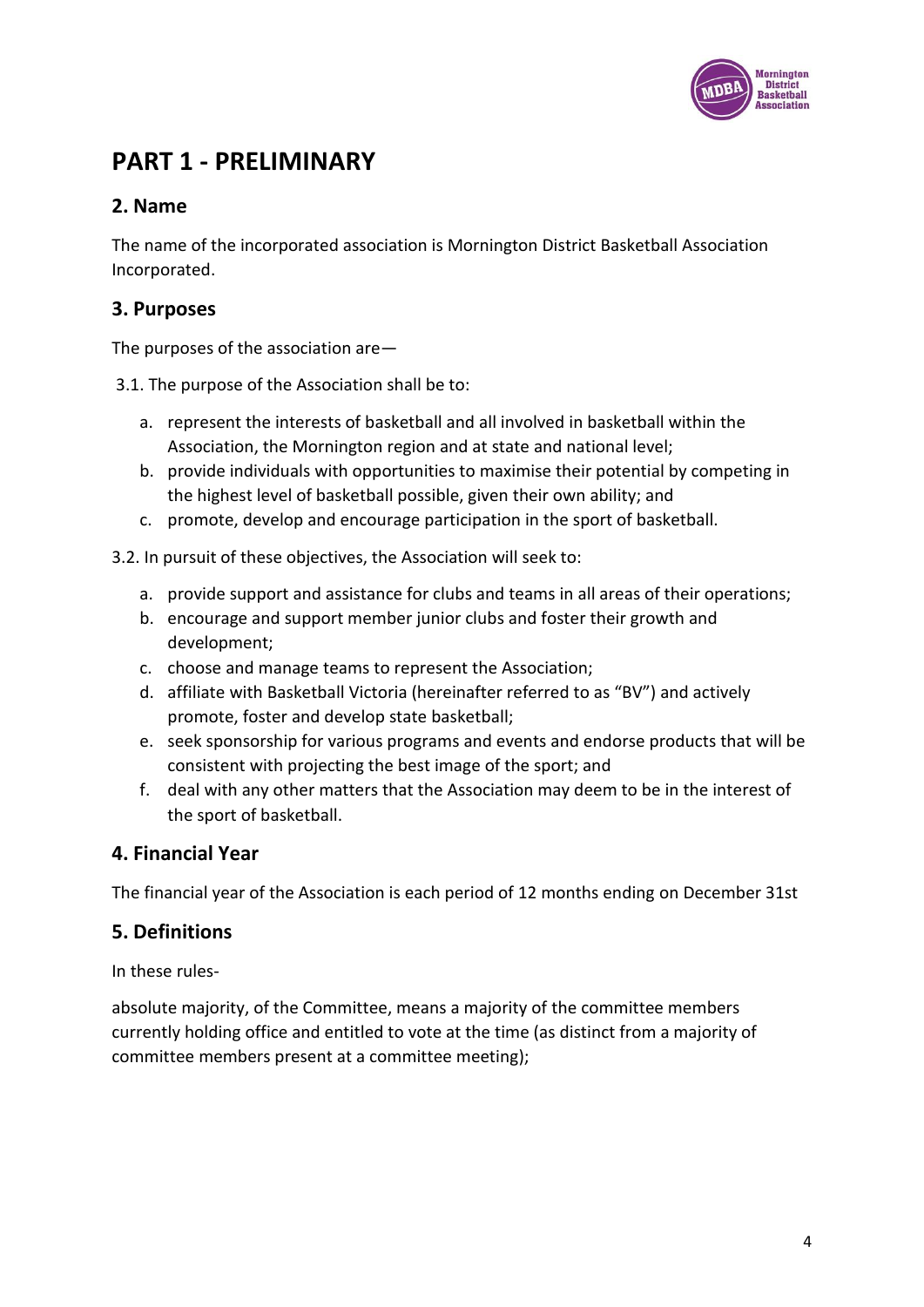

**Chairperson**, of a general meeting or committee meeting, means the person chairing the meeting as required under rule 33;

**Committee** means the Committee having management of the business of the Association;

**committee meeting** means a meeting of the Committee held in accordance with these Rules;

**committee member** means a member of the Committee elected or appointed under Division 3 of Part 5

**executive** is the officers of the association

**financial year** means the 12-month period specified in rule 3;

**general meeting** means a general meeting of the members of the Association convened in accordance with Part 4 and Part 3 Division 2 and includes an annual general meeting, a special general meeting and a disciplinary appeal meeting;

**member** means a member of the Association.

**special resolution** means a resolution that requires not less than three-quarters of the members voting at a general meeting, whether in person or by proxy, to vote in favour of the resolution;

**the Act** means the Associations Incorporation Reform Act 2012 and includes any regulations made under that Act;

**the Registrar** means the Registrar of Incorporated Associations

## **Part 2 - Powers of The Association**

#### **6. Powers of Association**

- 1. To acquire, hold, deal with and dispose of any real or personal property for the purpose of satisfying the Objectives of the Association.
- 2. To open and operate bank accounts.
- 3. To invest its money -:
	- in any security in which trust moneys may be invested; or
	- in any other manner authorised by the rules of the Association.
- 4. To borrow money for capital works for the purpose of satisfying the Objectives of the Association upon such terms and conditions as the Association thinks fit.
- 5. To give such security for the discharge of liabilities incurred by the Association on its behalf for reward or otherwise.
- 6. To build construct, erect, maintain, alter and repair any premises, building or the other structure of any kind and to furnish, equip and improve the same for use by the Association for the purpose of satisfying the Objectives of the Association.
- 7. Accept donations and gifts in accordance with the Objectives of the Association.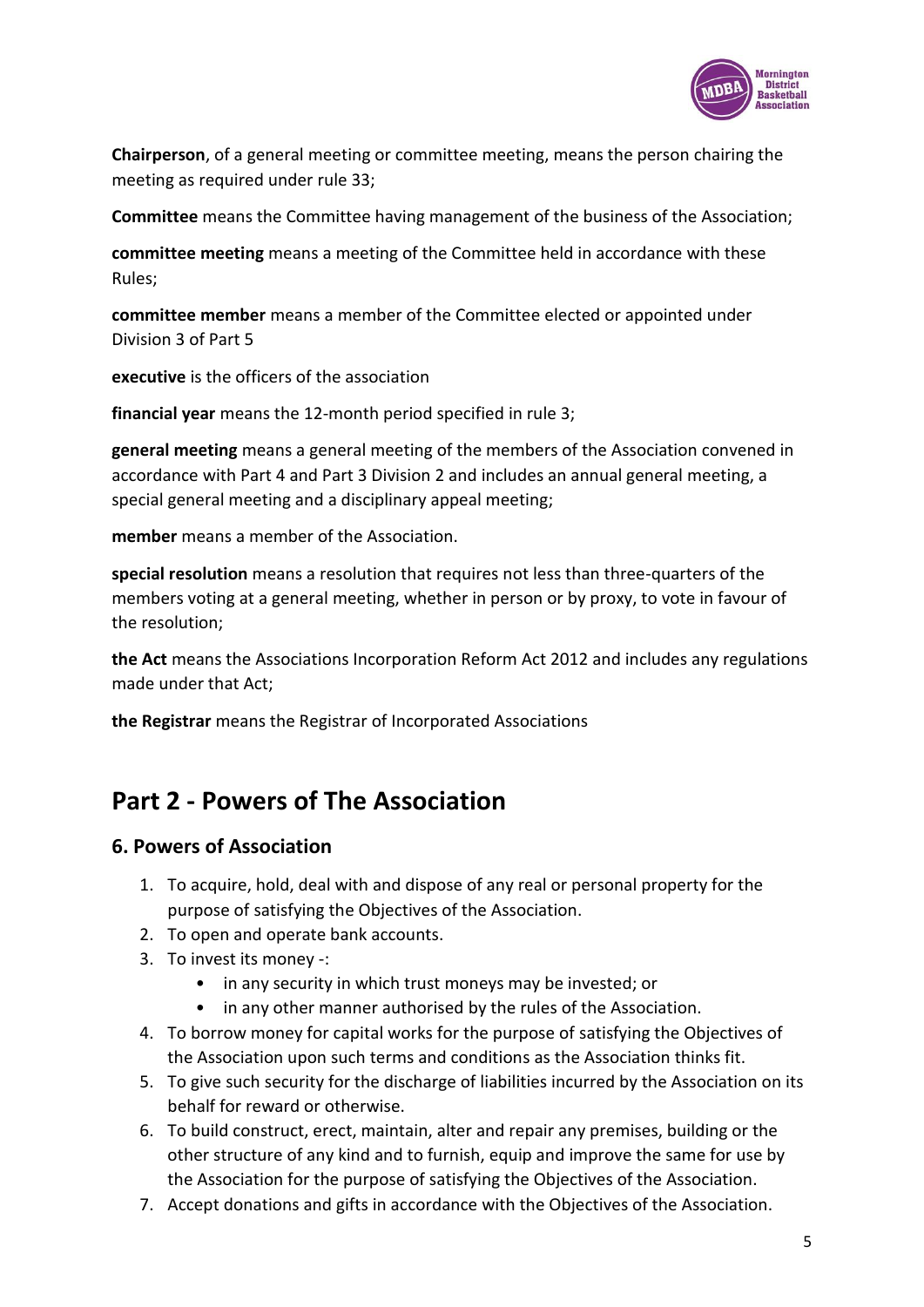

- 8. Print and publish any approved information by any media including newsletters, newspapers, articles or leaflets for promotion of the Association.
- 9. Provide gifts and prizes in accordance with the Objectives of the Association;
- 10. Organise social events for members and the promotion of the Association.
- 11. To enter into any other contract the Association considers necessary or desirable for the purpose of satisfying the Objectives of the Association:
- 12. Appoint such Committee and sub-committees as from time to time are considered necessary for the good conduct of the affairs of the Association.
- 13. Make By-laws governing the conduct of the Association's activities.
- 14. Otherwise do all things which are incidental to or necessary for the attainment of the Objectives of the Association.

### **7. Not for profit organisation**

- 1. The Association must not distribute any surplus, income or assets directly or indirectly to its members.
	- a. Sub rule (1) does not prevent the Association from paying a member
	- b. reimbursement for expenses properly incurred by the member; or
- 2. For goods or services provided by the member.
- 3. If this is done in good faith on terms no more favourable than if the member was not a member.

# **PART 3 - MEMBERS, DISCIPLINARY PROCEDURES AND GRIEVANCES**

### **Division 1—Membership**

#### **8. Membership**

8.1. Membership Categories

The Association shall consist of Player Members, Parent Members, Other Members, Temporary Members and elected Life Members.

#### *(1) Player Members*

This category includes:

- A person who is registered to play in any competition conducted by the Association or is selected to play in any team representing the Association in any other competition is a member.
- All coaches, both domestic and representative whose names appear on the registration sheets.
- Referees who are financial members of the Mornington referees association.

Only player members who have reached the age of 18 at the time of a General Meeting may exercise a vote at a General Meeting or propose any motion to a General Meeting of the Association, or to be a member of the Committee, or to propose any other person as a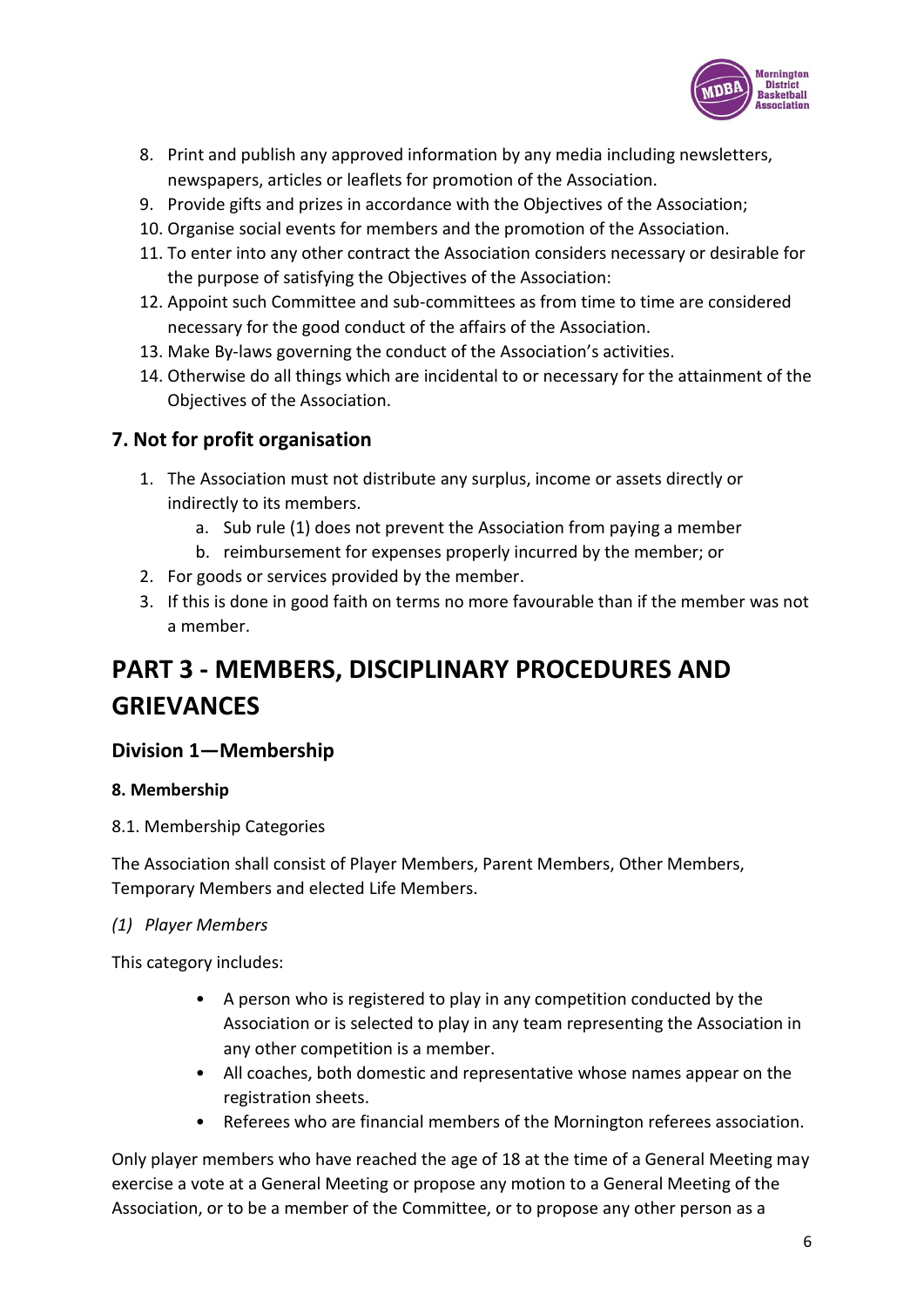

member of the Committee. A player member who has registered for a competition and paid the relevant registration fee shall not be required to pay a membership fee and in receipt of the registration and all relevant fees, the Secretary shall enter the name of the playing member in the register of members.

#### *(2) Parent Members*

A parent or guardian of a playing member who has not reached the age of 18 at the time of a General Meeting may nominate to the Secretary in writing prior to the General Meeting that he or she represents the junior playing member under 18 years of age and that parent or guardian will become a member with full voting rights. Only one parent or guardian may nominate per junior playing member. If more than one parent or guardian nominates per junior playing member, only the first nomination shall be accepted.

The nominated parent or guardian of a junior playing member who has registered for a competition and paid the relevant registration fee shall not be required to pay a membership fee and in receipt of the registration and all relevant fees, the Secretary shall enter the name of the parent or guardian in the register of members.

#### *(3) Other Members*

- a. A person over the age of 18 with an interest in basketball who is not a playing member or parent member who applies for membership, whose application is approved by the Committee and who pays the membership fee is eligible to be a member of the Association.
- b. A nomination of a person for membership of Association shall be made in writing in the form set out in Appendix 1; and
	- Shall be lodged with the Secretary of the Association.
	- As soon as practicable after the receipt of a nomination, the Secretary shall refer the nomination to the Committee.
- c. The nomination being referred to the Committee, the Committee shall determine whether to approve or to reject the nomination but shall not be required to state any reason for failing or refusing to admit any person to membership.
- d. Upon the nomination being approved by the Committee, the Secretary shall, with as little delay as possible, notify the nominee in writing that he or she is approved for membership of the Association and request payment within the period of 28 days after receipt of the notification of the sum payable under these Rules as the entrance fee and the first year's annual subscription.
- e. The Secretary shall, upon payment of the amounts referred to in sub-clause (e) within the period referred to in that sub-clause, enter the nominee's name in the register of members kept by him or her and, upon the name being so entered, the nominee becomes a member of the Association.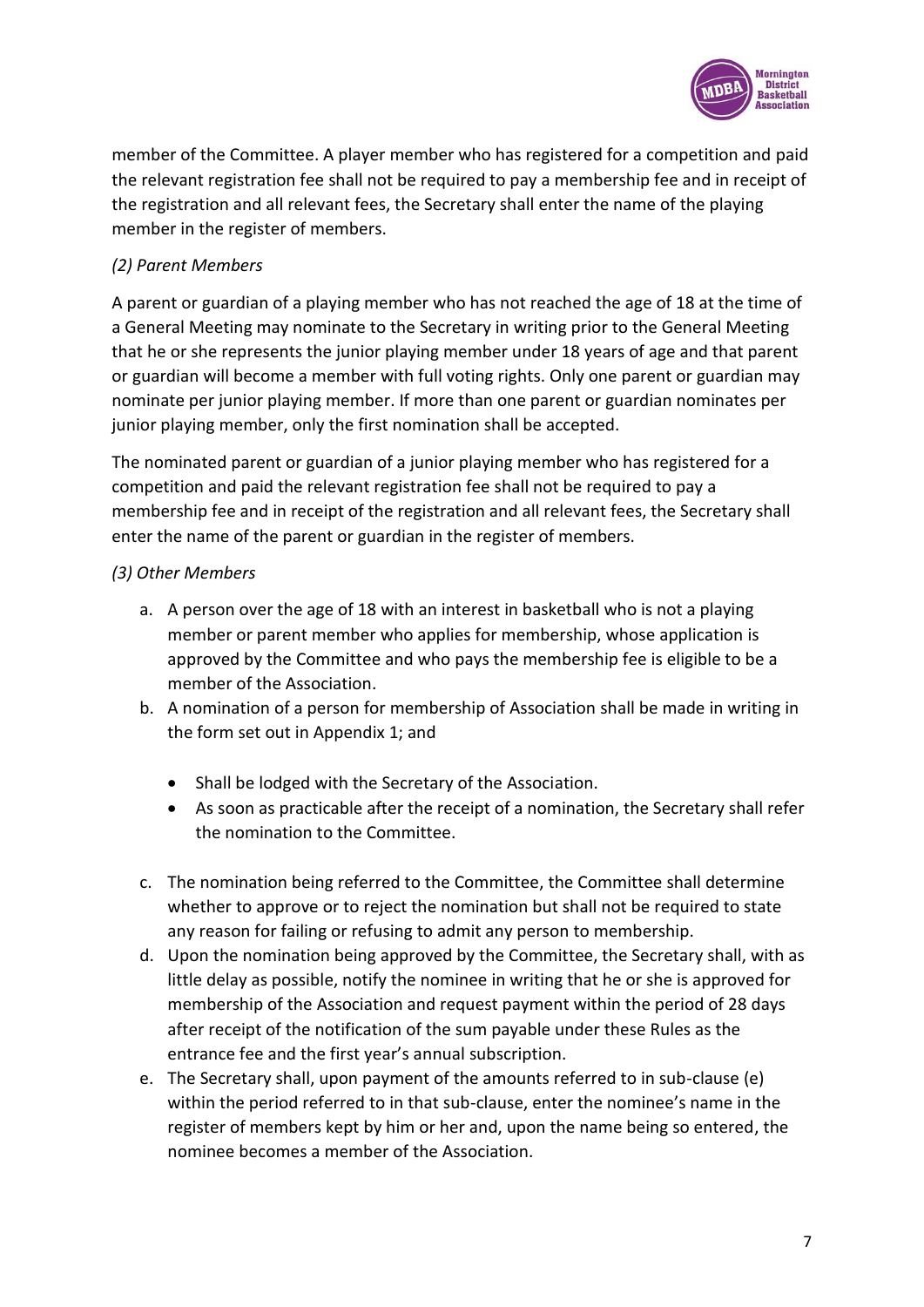

### *(4) Temporary Members*

Unless the Committee or the Association shall otherwise resolve, the following persons shall be temporary members of the Association.

- a. A player, official, member or sponsor of the Association PROVIDED HOWEVER that such temporary membership shall be applicable only on those days when a team representing the Association is playing basketball at the Association premises.
- b. Any member or official of any team of basketball players visiting from another basketball Association whose team is involved in playing basketball at the Association premises and/or in a competition organised by the Association PROVIDED HOWEVER that such temporary membership shall be applicable only on those days when the competition in which such team is so involved is being conducted.
- c. Any official of an Association or league in which the Association enters or is proposing to enter a team in a competition, whilst such official is visiting the Mornington area on official business.

A temporary member shall not be required to pay a fee, annual subscription or levy.

A temporary member shall not be entitled to vote or propose any motion to a General Meeting of the Association, or to be a member of the Committee, or to propose any other person as a member of the Committee.

### *(5) Life Members*

Life Members of the Association may be elected at the Annual General Meeting by a 75% majority of eligible votes, provided that written notice of nomination for such election shall have been given to the Secretary of the Association at least seven (7) days prior to the meeting.

- a. Life Membership shall be restricted to those whose service to basketball and the Association has been worthy of the highest honour.
- b. The Committee shall present a written report to the Annual General Meeting on the services of any nominee together with its recommendations as to the suitability for the honour.
- c. By resolution of 75% majority of eligible votes at an Annual General Meeting of the Association, life membership may be cancelled.
- d. Life members shall be granted the privileges of free admission to all functions held by the association and the right to attend and vote at the Annual General Meeting.

## **9. Annual subscription and joining fee**

The entrance fee and the annual subscription shall be fixed by the Committee from time to time and is payable in advance on or before the 31st day of December each year.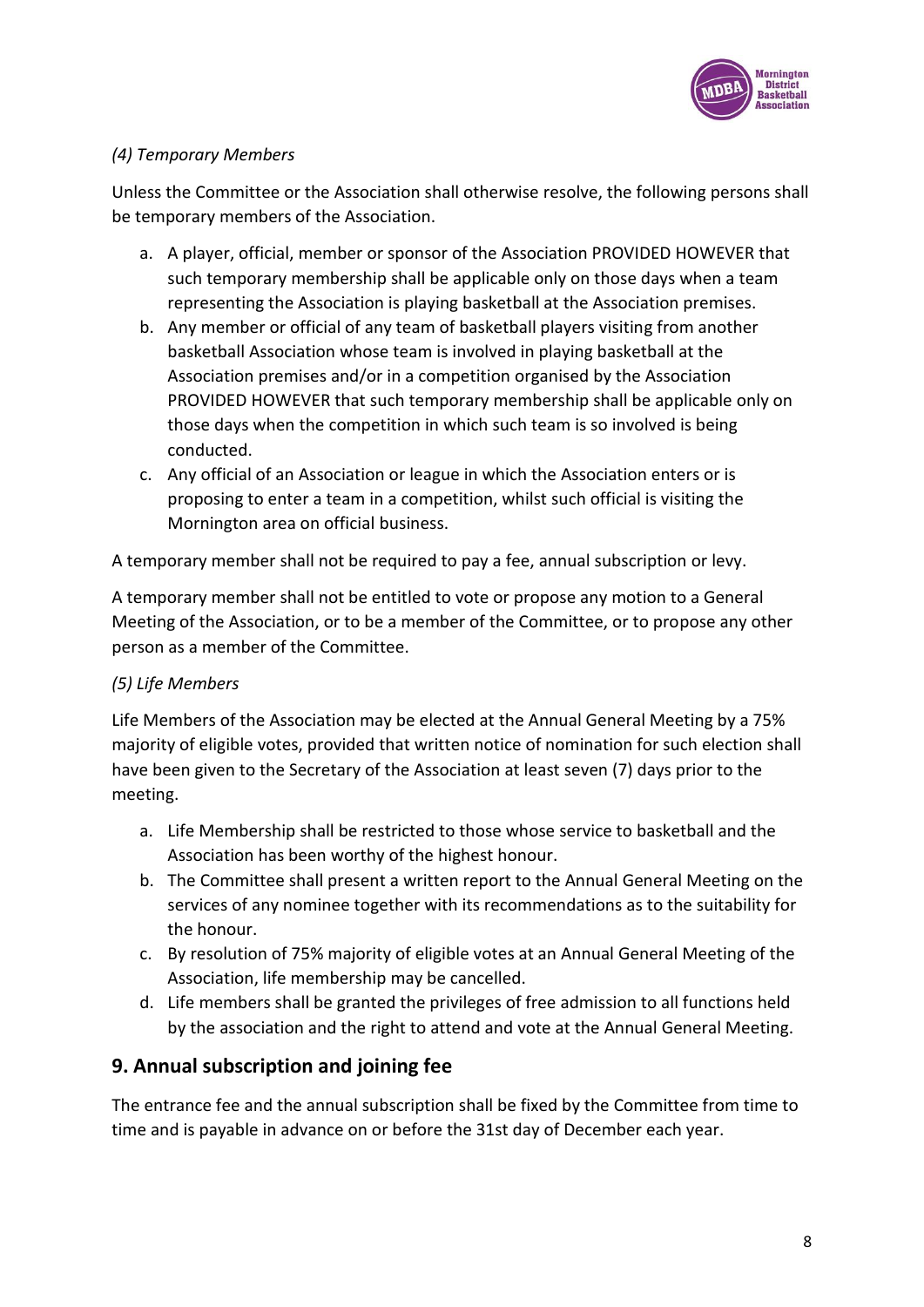

## **10. General rights of members**

(1) A member of the Association who is entitled to vote has the right

- a. to receive notice of general meetings and of proposed special resolutions in the manner and time prescribed by these Rules; and
- b. to submit items of business for consideration at a general meeting; and
- c. to attend and be heard at general meetings; and
- d. to vote at a general meeting; and e. to have access to the minutes of general meetings of the Association 75;
- (2) A member is entitled to vote if
	- a. the member is over 18
	- b. more than 10 business days have passed since he or she became a member of the Association; and
	- c. the member's membership rights are not suspended for any reason.

## **11. Rights not transferable**

The rights of a member are not transferable and end when membership ceases.

### **12. Register of members**

The Secretary must keep and maintain a register of members that includes—

- (1) for each current member —
- a. the member's name;
- b. the address for notice last given by the member;
- c. the date of becoming a member;
- d. any other information determined by the Committee; and

(2) for each former member, the date of ceasing to be a member.

### **13. Cessation of membership**

- 1. If a person ceases to be a member of the Association, the Secretary must, without delay, enter the date the person ceased to be a member in the register of members.
- 2. The membership of a person ceases on resignation, expulsion or death.
- 3. A member may resign by written notice addressed and posted to the Association or given personally to a committee member.
- 4. A member of the Association who has failed to pay the prescribed fee within a period of one month of the date determined by the Committee under Rule 6, will be deemed to have resigned his or her membership, and shall cease to be a member
- 5. A Player Member ceases to be a member when the member is not registered with the association for more than 2 months
- 6. A Parent Member ceases to be a member when the Player Member that the Parent Member represents is not registered with the association for more than 2 months or turns 18 years of age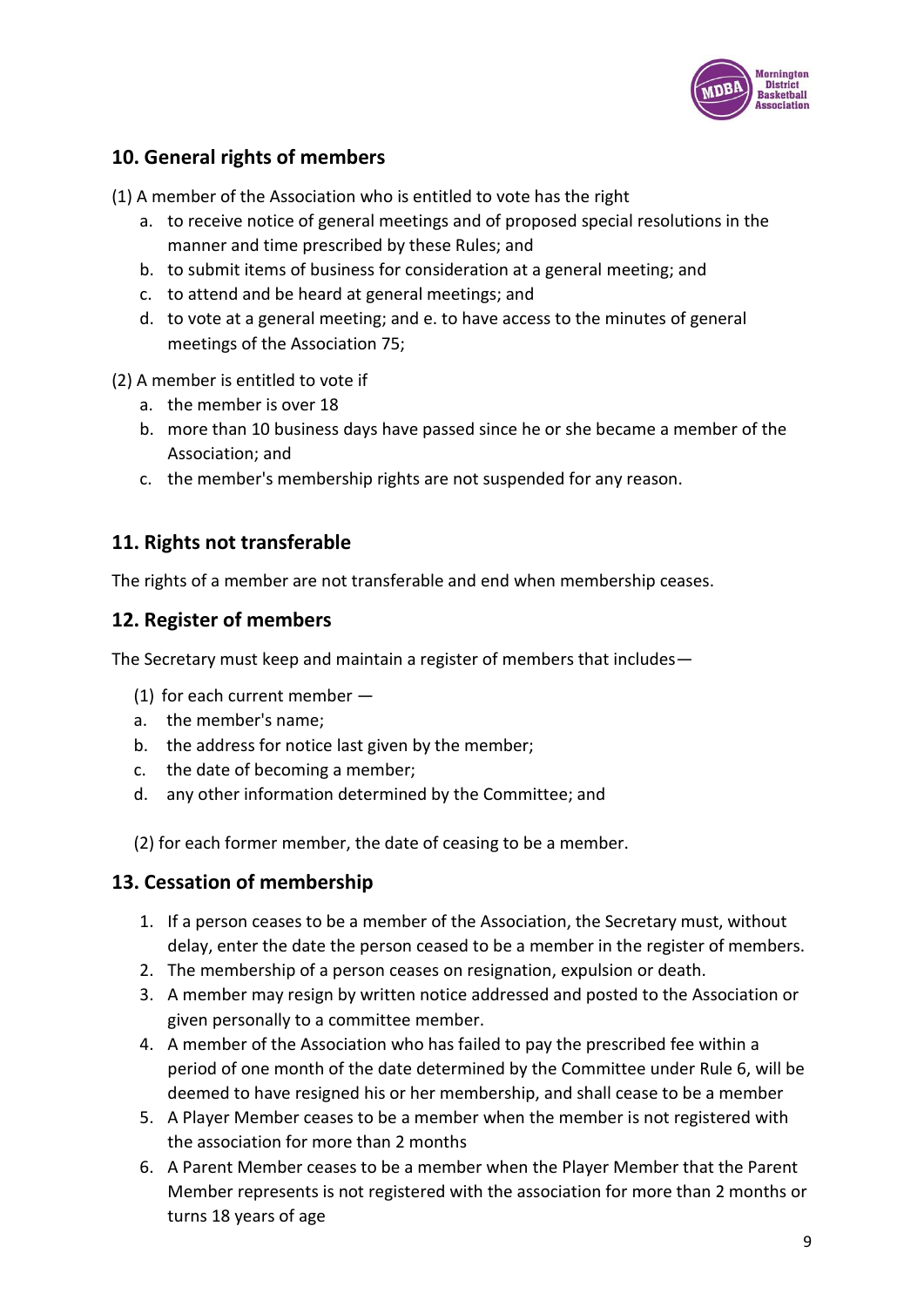

## **Division 2—Disciplinary Suspension and Expulsion of Members**

## **14. Discipline Sub Committee**

- 1. The Committee will establish a Discipline sub-committee consisting of three members to consider any issues that fall within this division.
- 2. The members of the Disciplinary Subcommittee—
	- The convenor or chair will be a member of and appointed by the Committee.
	- The Committee will appoint two other members of the sub-committee, from outside of the Committee whom shall have relevant qualifications and/or experience in dealing with disputed and/or discipline issues.
	- must not be biased against, or in favour of, the member concerned, or have a conflict of interest.
- 3. Subject to these Rules, if the Discipline Sub-Committee is of the opinion that a member has refused or neglected to comply with these Rules, or has been guilty of conduct unbecoming of a member or prejudicial to the interests of the Association, the Sub-Committee may by resolution implement the discipline investigation procedures.
- 4. If the matter is not of a disciplinary nature the Sub-Committee may direct the issues to a more appropriate sub-committee to consider and take action.

### **15. Notice to member**

When any disciplinary investigation is taken against a member, the Chair of the subcommittee must give written notice within 14 days

- 1. to the member
	- a. stating that the Sub Committee proposes to investigate a specific matter;
	- b. stating the grounds for the proposed investigation;
	- c. outlining the process for such an investigation.
- 2. to the Committee of Management that they are investigating a matter against the member that may or may not result in disciplinary action.

## **16. Discipline outcome**

- 1. Subject to these Rules and processes if the Sub-Committee is of the opinion that a member has refused or neglected to comply with these Rules and/or the Association's By- Laws, or has been guilty of conduct unbecoming of a member or prejudicial to the interests of the Association, the Sub-Committee may by resolution:
	- a. Provide the member with a first and/or final warning notice/ letter: or
	- b. suspend that member from membership of the Association for a specified period; or
	- c. expel the member from the Association.
- 2. At the conclusion of the investigation the member must be informed in writing within 7 days of the decision, the grounds on which it is based and, if disciplinary action is a result inform the member of their appeal rights under rule 16.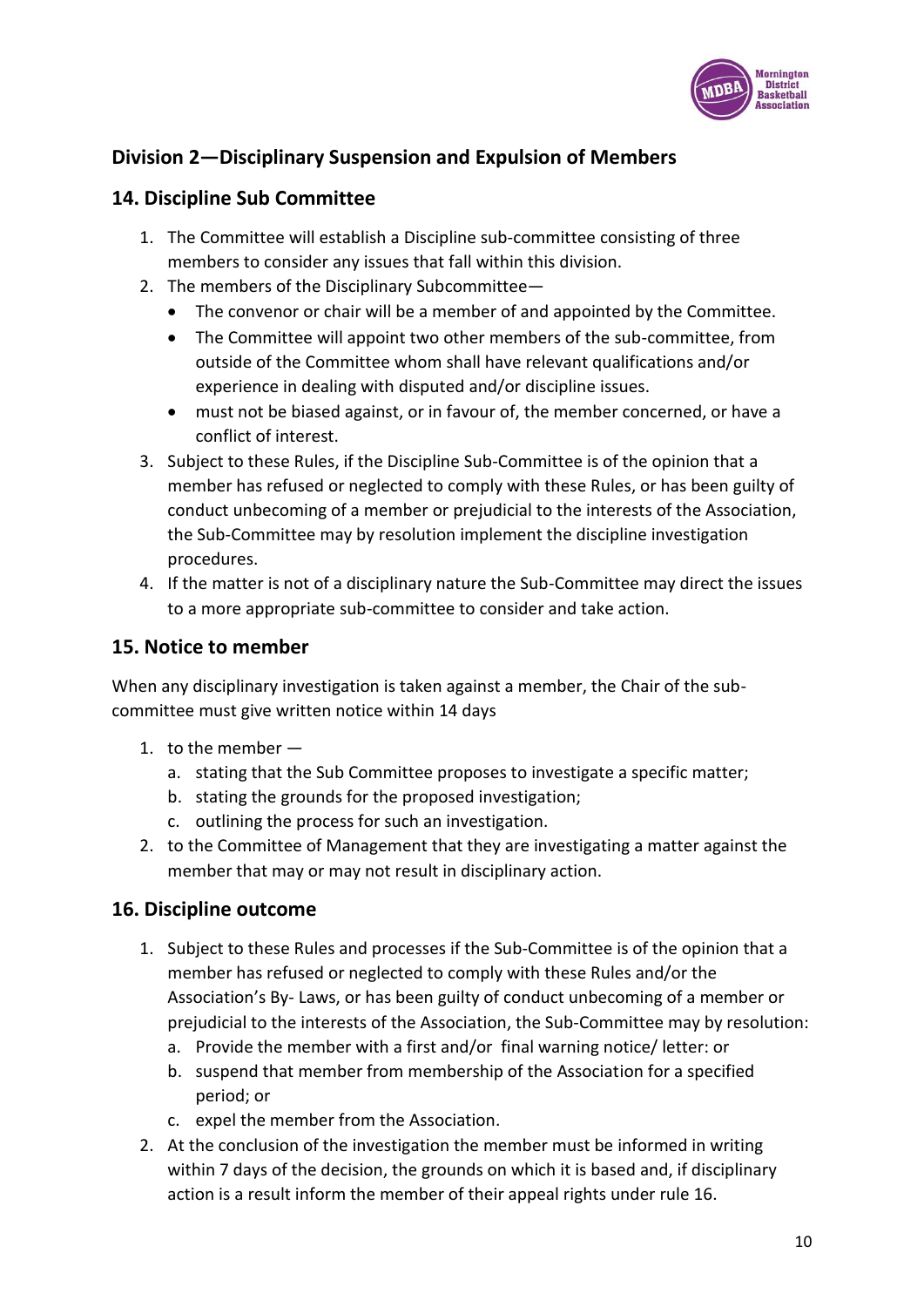

## **17. Appeal rights**

- 1. A person who has had disciplinary action taken against them under rule 16 may give notice to the effect that they wish to appeal against that decision
- 2. The notice must be in writing and given to the Complaints Sub-Committee not later than 7 days after he or she has received notification of the decision.
- 3. The Sub-committee chair will immediately notify the President that person has given notice under sub rule 16 (1), a disciplinary appeal meeting of the Committee of Management must be convened by the Committee as soon as practicable, but in any event not later than 21 days, after the notice is received.
- 4. The chair of the sub-committee will not participate in Committee deliberations on these issues. They can present the report of the sub-committee's investigation.

## **18. Conduct of disciplinary appeal meeting**

- 1. At a disciplinary appeal meeting—
	- no business other than the question of the appeal may be conducted; and
	- the Sub-Committee must state the grounds reasons for taking that action;
	- the person whose membership has been suspended or who has been expelled must be given an opportunity to be heard.
- 2. After complying with sub rule (1), the Committee members present and entitled to vote at the meeting must vote by secret ballot on the question of whether the decision to suspend or expel the person should be upheld or revoked.

## **Division 2—Grievance Procedures**

## **19. Application**

- 1. The grievance procedure set out in this Division applies to disputes under these Rules between
	- a. a member and another member;
	- b. a member and the Association.
- 2. A member must not initiate a grievance procedure in relation to a matter that is the subject of a disciplinary procedure until the disciplinary procedure has been completed.

## **20. Resolution of the dispute**

- 1. The parties to a dispute must attempt to resolve the dispute between themselves within 14 days of the dispute coming to the attention of all parties.
- 2. A Committee representative will assist with the organisation of the initial meeting between the two parties and shall act as facilitator for both parties, should the member(s) agree.
- 3. This meeting may
	- a. Reach agreement on the issue
	- b. Establish guidelines and procedures agreed by both parties without resolving the issue.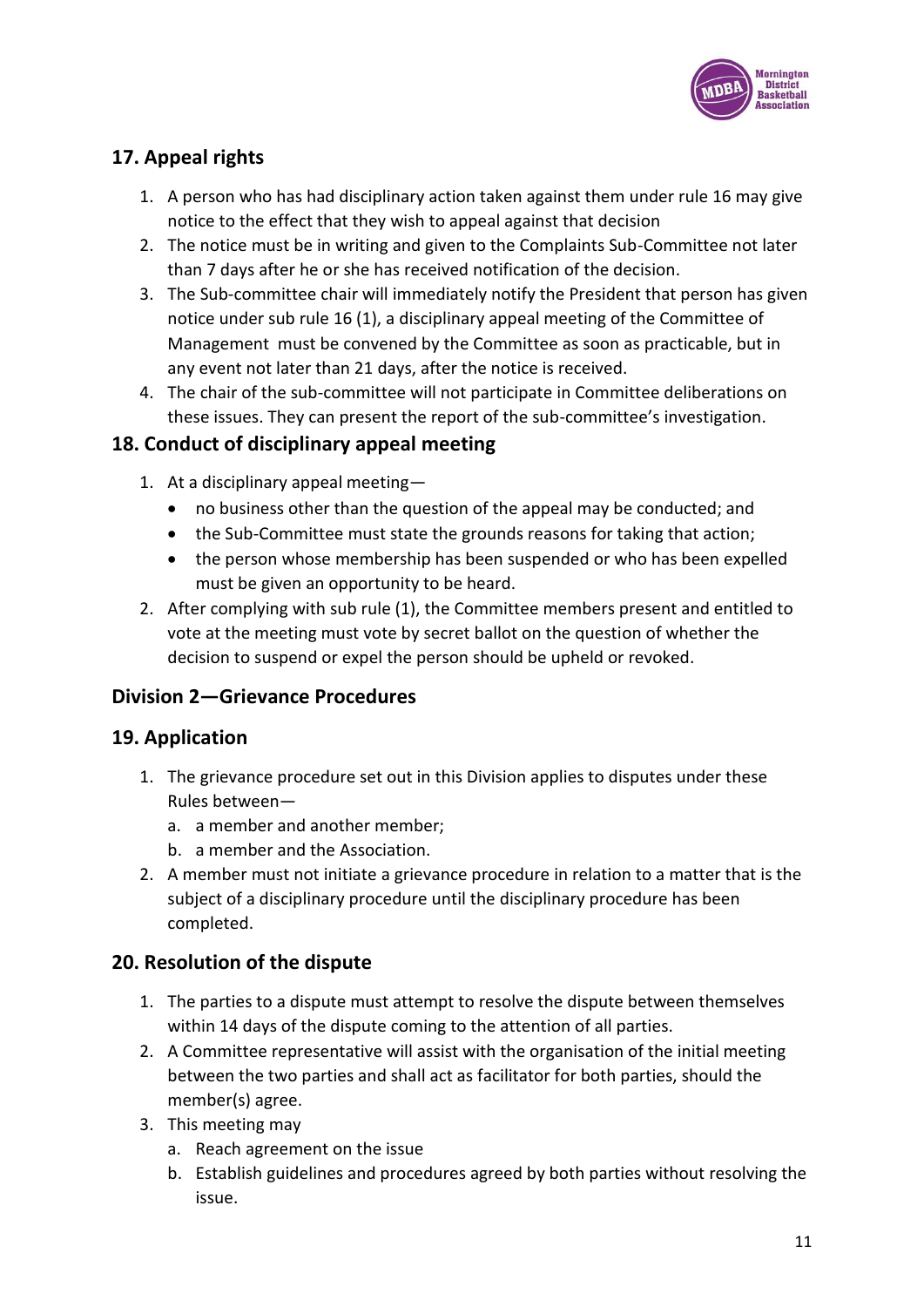

- c. If the matter does not involve the Committee refer the issue to the committee
- d. Decide the matter is serious enough to be referred to a mediator.

## **21. Appointment of mediator**

- 1. If the parties to a dispute are unable to resolve the dispute between themselves within the time required by rule 19, the parties must within 10 days—
	- notify the Committee of the dispute; and
	- agree to or request the appointment of a mediator; and
	- attempt in good faith to settle the dispute by mediation.
- 2. The mediator must be
	- a. a person chosen by agreement between the parties; or
	- b. in the absence of agreement—
		- if the dispute is between a member and another member—a person appointed by the Committee; or
		- if the dispute is between a member and the Committee or the Association—a person appointed or employed by the Dispute Settlement Centre of Victoria.

# **PART 4—GENERAL MEETINGS OF THE ASSOCIATION**

## **22. Annual general meetings**

- 1. The Committee must convene an annual general meeting of the Association to be held within 5 months after the end of each financial year.
- 2. The Committee may determine the date, time and place of the annual general meeting.
- 3. The ordinary business of the annual general meeting is as follows
	- a. to confirm the minutes of the previous annual general meeting and of any special general meeting held since then;
	- b. to receive and consider
		- the annual report of the Committee on the activities of the Association during the preceding financial year; and
		- the financial statements of the Association for the preceding financial year submitted by the Committee in accordance with Part 7 of the Act;
	- c. to elect the members of the Committee;
- 4. The annual general meeting may also conduct any other business of which notice has been given in accordance with these Rules.

## **23. Special general meetings**

- 1. The Committee may convene a special general meeting whenever it thinks fit.
- 2. The Committee must convene a special general meeting if a request to do so is made in accordance with subrule (3) by at least 30eligible voting members.
- 3. A request for a special general meeting must
	- a. be in writing; and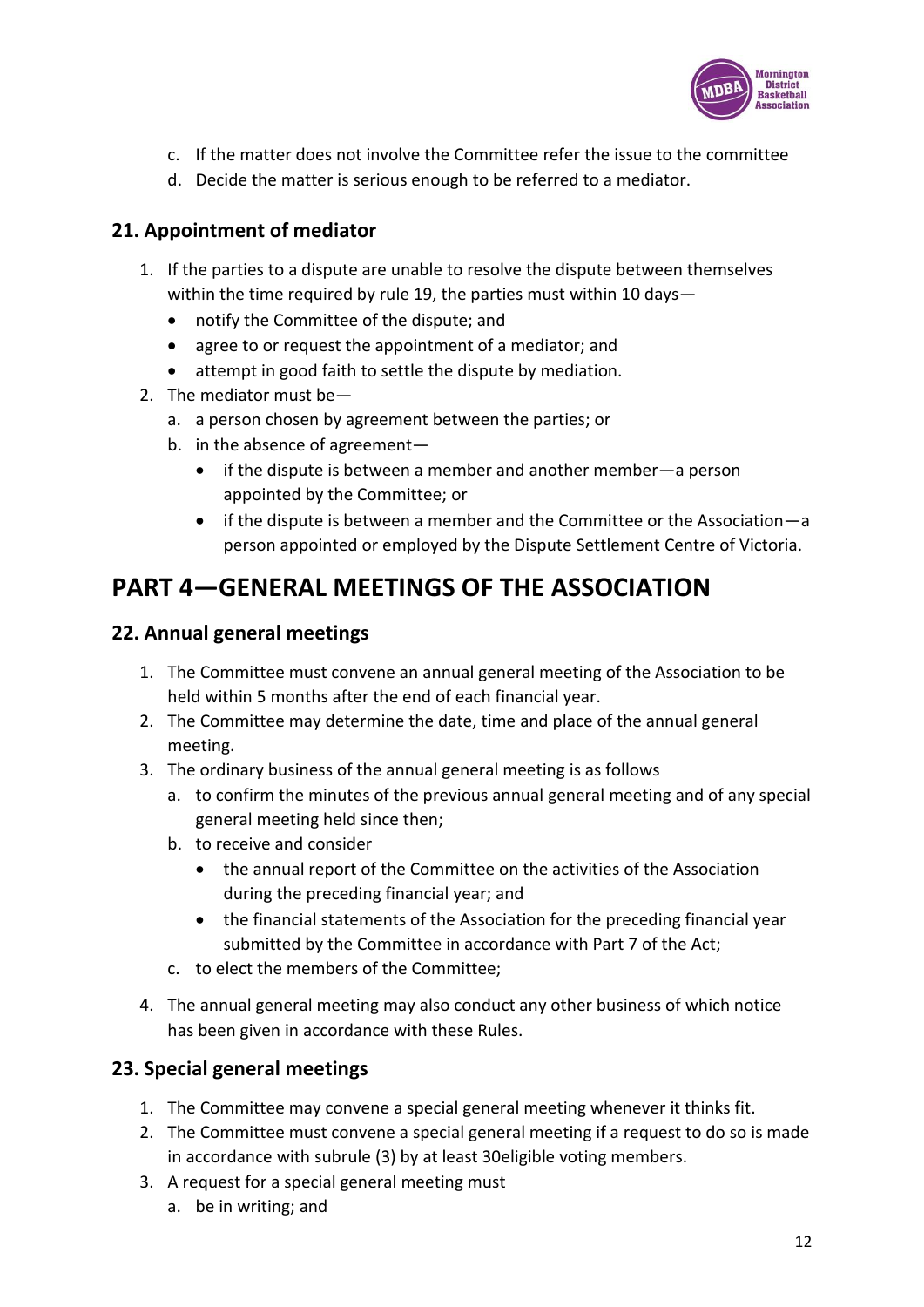

- b. state the business to be considered at the meeting and any resolutions to be proposed; and
- c. include the names and signatures of the members requesting the meeting; and
- d. be given to the Secretary.
- 4. If the Committee does not convene a special general meeting within one month after the date on which the request is made, the members making the request (or any of them) may convene the special general meeting.
- 5. A special general meeting convened by members under subrule (4)
	- a. must be held within 3 months after the date on which the original request was made; and
	- b. may only consider the business stated in that request.
- 6. The Association must reimburse all reasonable expenses incurred by the members convening a special general meeting under subrule (4)

### **24. Notice of general meetings**

- 1. The Secretary (or, in the case of a special general meeting convened under rule 22(2), the members convening the meeting) must give to each member of the Association
	- a. at least 28 days' notice for the annual general meeting or any other general meeting where a special resolution is proposed; or
	- b. at least 14 days' notice of a general meeting in any other case.
- 2. The notice must
	- a. specify the date, time and place of the meeting; and
	- b. indicate the general nature of each item of business to be considered at the meeting; and
	- c. if a special resolution is to be proposed—
		- state in full the proposed resolution; and
		- state the intention to propose the resolution as a special resolution; and
		- the notice may be given in writing, electronically or by posting notices at the stadium.
- 3. A member desiring to bring any business before a meeting may notify in writing, the Secretary of that business, who must include that business in the notice calling the next general meeting.
- 4. No business other than that set out in the notice convening the meeting may be conducted at the meeting.

### **25. Use of technology**

1. A member not physically present at a general meeting may be permitted to participate in the meeting by the use of technology that allows that member and the members present at the meeting to clearly and simultaneously communicate with each other.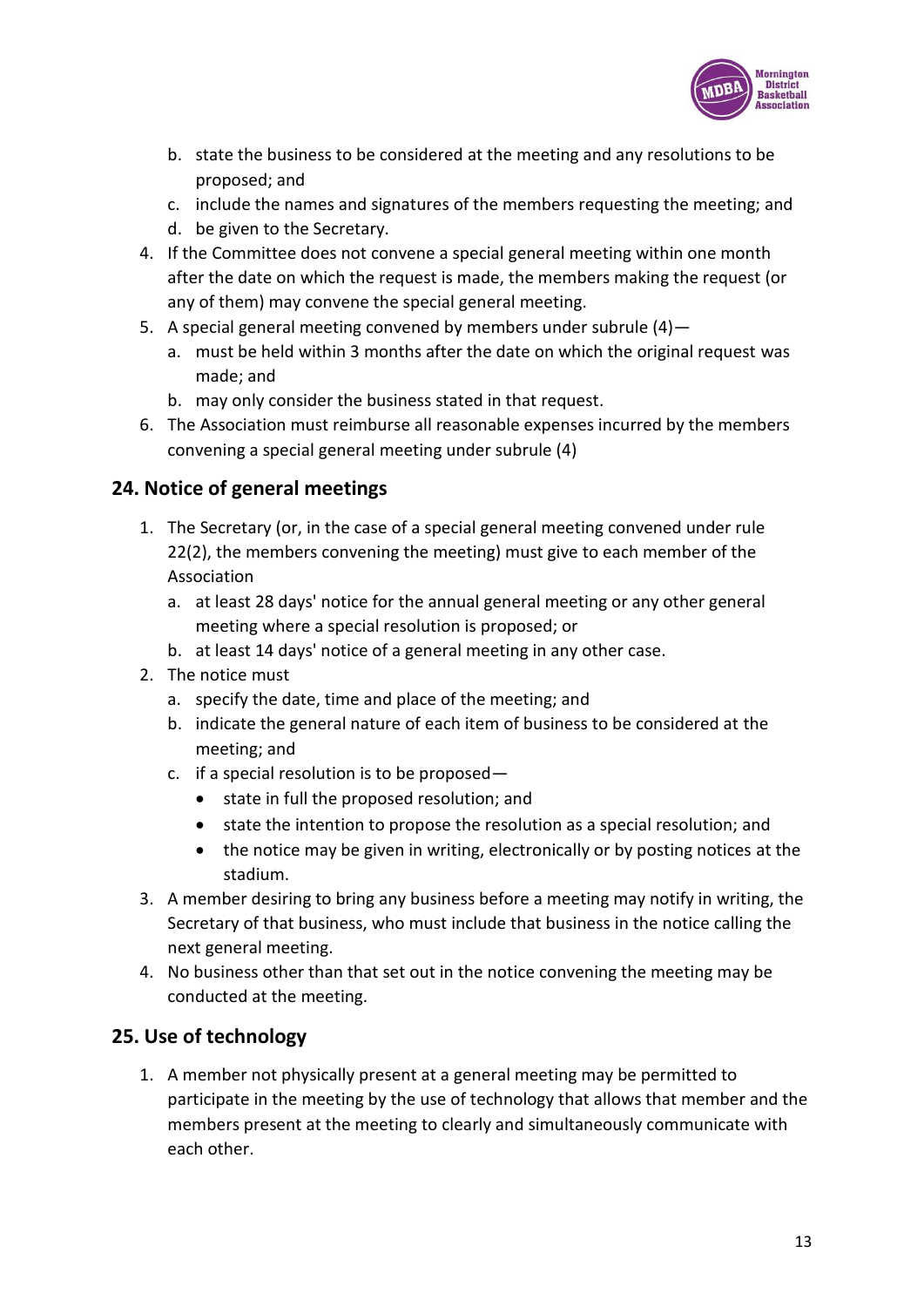

2. For the purposes of this Part, a member participating in a general meeting as permitted under subrule (1) is taken to be present at the meeting and, if the member votes at the meeting, is taken to have voted in person.

### **26. Quorum at general meetings**

- 1. No business may be conducted at a general meeting unless a quorum of members is present.
- 2. The quorum for a general meeting is the presence of 30 financial members entitled to vote.
- 3. If a quorum is not present within 30 minutes after the notified commencement time of a general meeting
	- a. in the case of a meeting convened by, or at the request of, members under rule 21(2)—the meeting must be dissolved;
	- b. in any other case—
		- the meeting must be adjourned to a date not more than 21 days after the adiournment: and
		- notice of the date, time and place to which the meeting is adjourned must be given at the meeting and confirmed by written notice given to all members as soon as practicable after the meeting.
- 4. If a quorum is not present within 30 minutes after the time to which a general meeting has been adjourned under subrule (3)(b), the members present at the meeting (if not fewer than 6) may proceed with the business of the meeting as if a quorum was present.

## **27. Adjournment of general meeting**

- 1. The Chairperson of a general meeting at which a quorum is present may, with the consent of a majority of members present at the meeting, adjourn the meeting to another time at the same place or at another place.
- 2. Without limiting subrule (1), a meeting may be adjourned
- 3. If there is insufficient time to deal with the business at hand; or
- 4. To give the members more time to consider an item of business.
- 5. No business may be conducted on the resumption of an adjourned meeting other than the business that remained unfinished when the meeting was adjourned.
- 6. Notice of the adjournment of a meeting under this rule is not required unless the meeting is adjourned for 14 days or more, in which case notice of the meeting must be given in accordance with rule 23.

### **28. Voting at general meeting**

- 1. Only members of the Association over the age of 18 years will be entitled to vote. Each member shall be entitled to one vote.
- 2. On any question arising at a general meeting
	- a. subject to subrule (3), each member who is entitled to vote has one vote
	- b. members must vote personally; and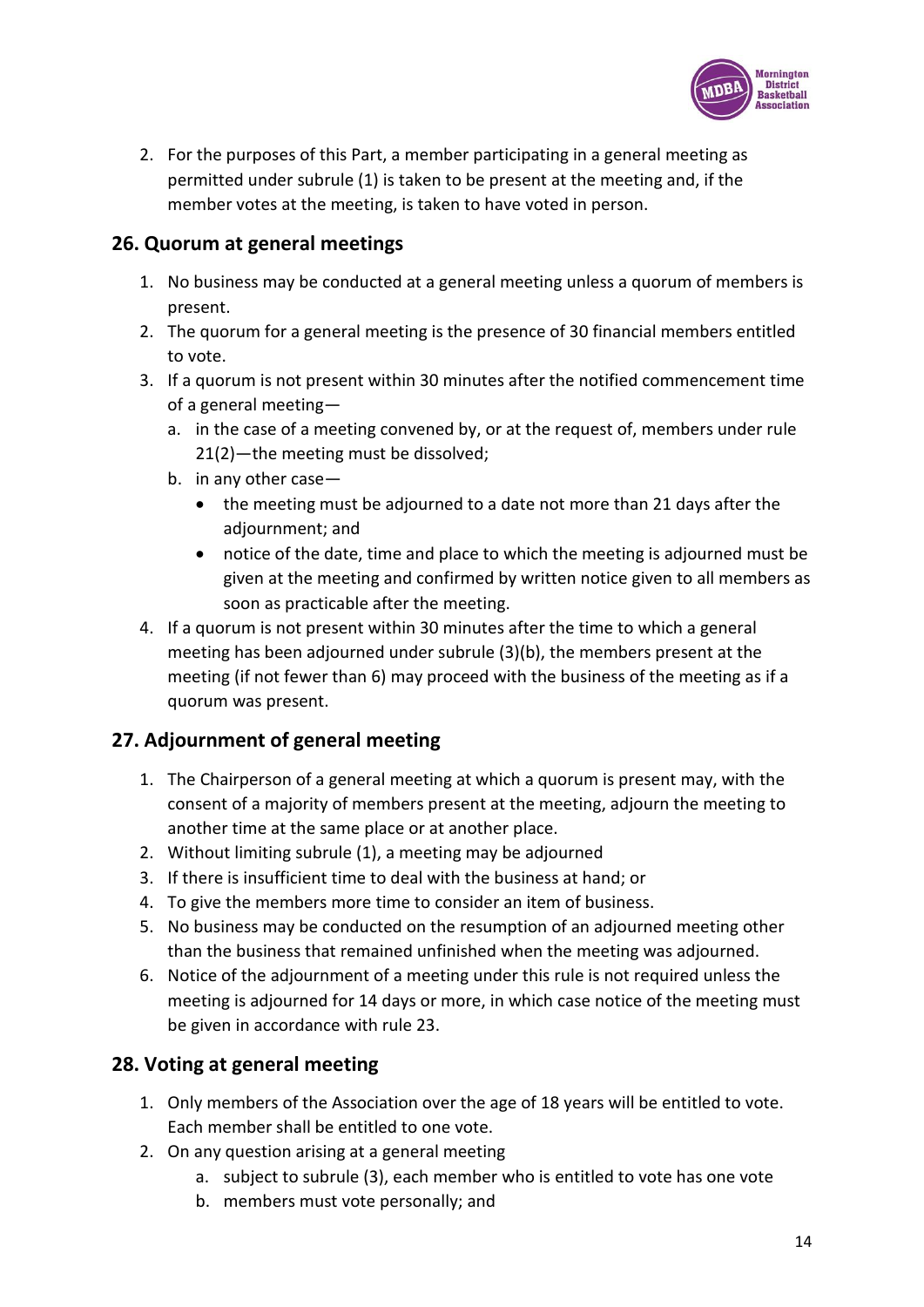

- c. except in the case of a special resolution, the question must be decided on a majority of votes.
- 3. If votes are divided equally on a question, the Chairperson of the meeting has a second or casting vote.
- 4. If the question is whether or not to confirm the minutes of a previous meeting, only members who were present at that meeting may vote.
- 5. This rule does not apply to a vote at a disciplinary appeal meeting conducted under rule 16.

## **29. Special resolutions**

A special resolution is passed if not less than three quarters of the members voting at a general meeting vote in favour of the resolution.

## **30. Determining whether resolution carried**

- 1. Subject to subsection (2), the Chairperson of a general meeting may, because of a show of hands, declare that a resolution has been
	- a. carried; or
	- b. carried unanimously; or
	- c. carried by a particular majority; or
	- d. lost

and an entry to that effect in the minutes of the meeting is conclusive proof of that fact.

- 2. If a poll (where votes are cast in writing) is demanded by three or more members on any question
	- a. the poll must be taken at the meeting in the manner determined by the Chairperson of the meeting; and
	- b. the Chairperson must declare the result of the resolution on the basis of the poll.
- 3. A poll demanded on the election of the Chairperson or on a question of an adjournment must be taken immediately.
	- a. A poll demanded on any other question must be taken before the close of the meeting at a time determined by the Chairperson

## **31. Minutes of general meeting**

- 1. The Committee must ensure that minutes are taken and kept of each general meeting.
- 2. The minutes must record the business considered at the meeting, any resolution on which a vote is taken and the result of the vote.
- 3. In addition, the minutes of each annual general meeting must include
	- a. the names of the members attending the meeting; and
	- b. the financial statements submitted to the members; and
	- c. the certificate signed by two committee members certifying that the financial statements give a true and fair view of the financial position and performance of the Association; and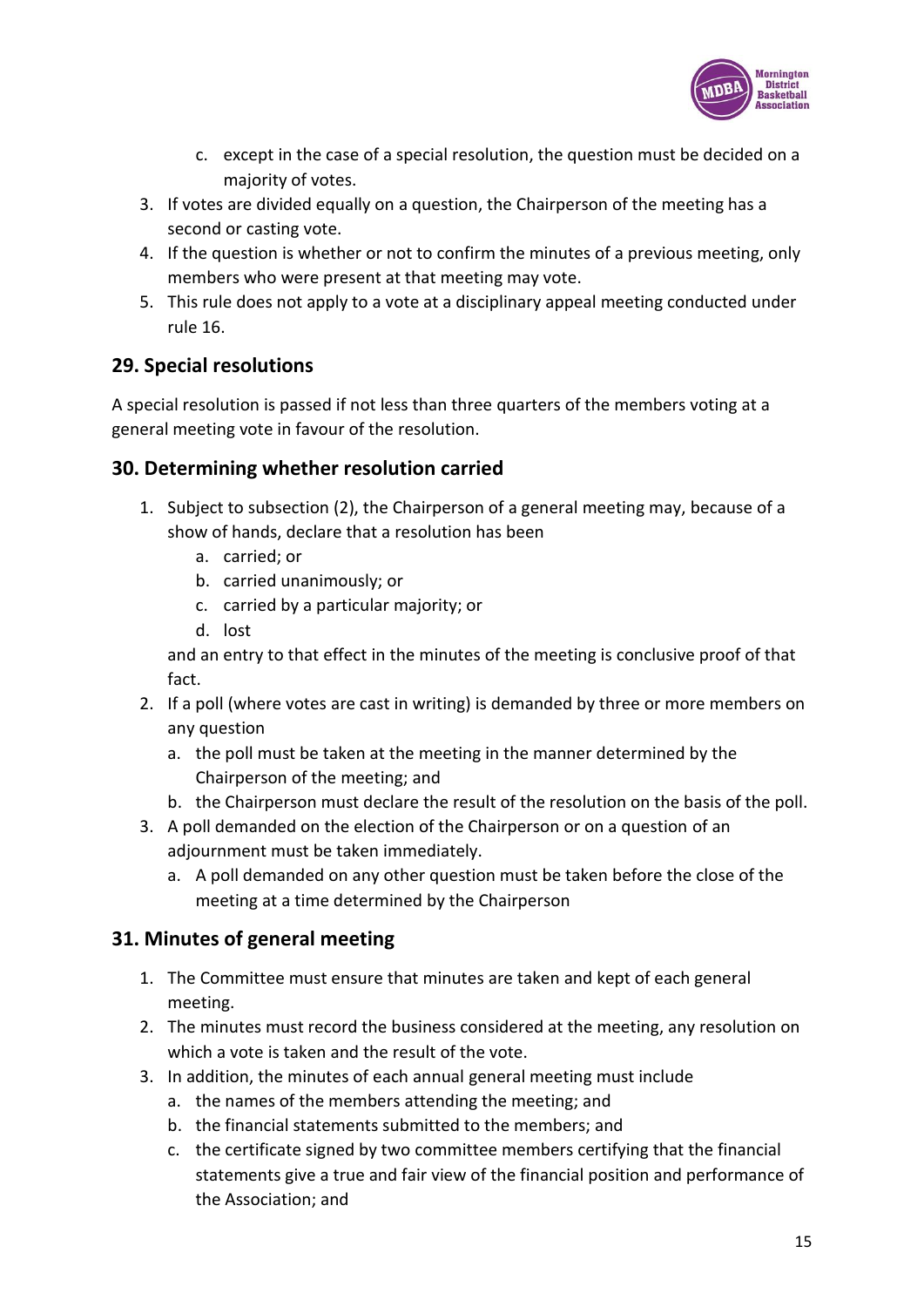

d. any audited accounts and auditor's report or report of a review accompanying the financial statements that are required under the Act.

# **PART 5—COMMITTEE OF MANAGEMENT**

## **32. Division 1—Powers of Committee**

### **33. Role and powers**

- 1. The business of the Association must be managed by or under the direction of a Committee.
- 2. The Committee may exercise all the powers of the Association except those powers that these Rules or the Act require to be exercised by general meetings of the members of the Association.
- 3. The Committee may—
	- appoint and remove staff;
	- establish subcommittees consisting of members with terms of reference it considers appropriate.

## **Division 2—Composition of Committee and duties of members**

## **34. Composition of Committee**

The Committee consists of—

- a. a President; and
- b. a Vice-President; and
- c. a Secretary; and
- d. a Treasurer; and
- e. 6 ordinary members elected under rule 40

### **35. President and Vice-President**

- 1. Subject to sub rule (2), the President or, in the President's absence, the Vice President is the Chairperson for any general meetings and for any committee meetings.
- 2. If the President and the Vice-President are both absent, or are unable to preside, the Chairperson of the meeting must be
	- a. in the case of a general meeting—a member elected by the other members present; or
	- b. in the case of a committee meeting—a committee member elected by the other committee members present.

## **36. Secretary**

- 1. The Secretary must perform any duty or function required under the Act to be performed by the secretary of an incorporated association.
- 2. The Secretary must—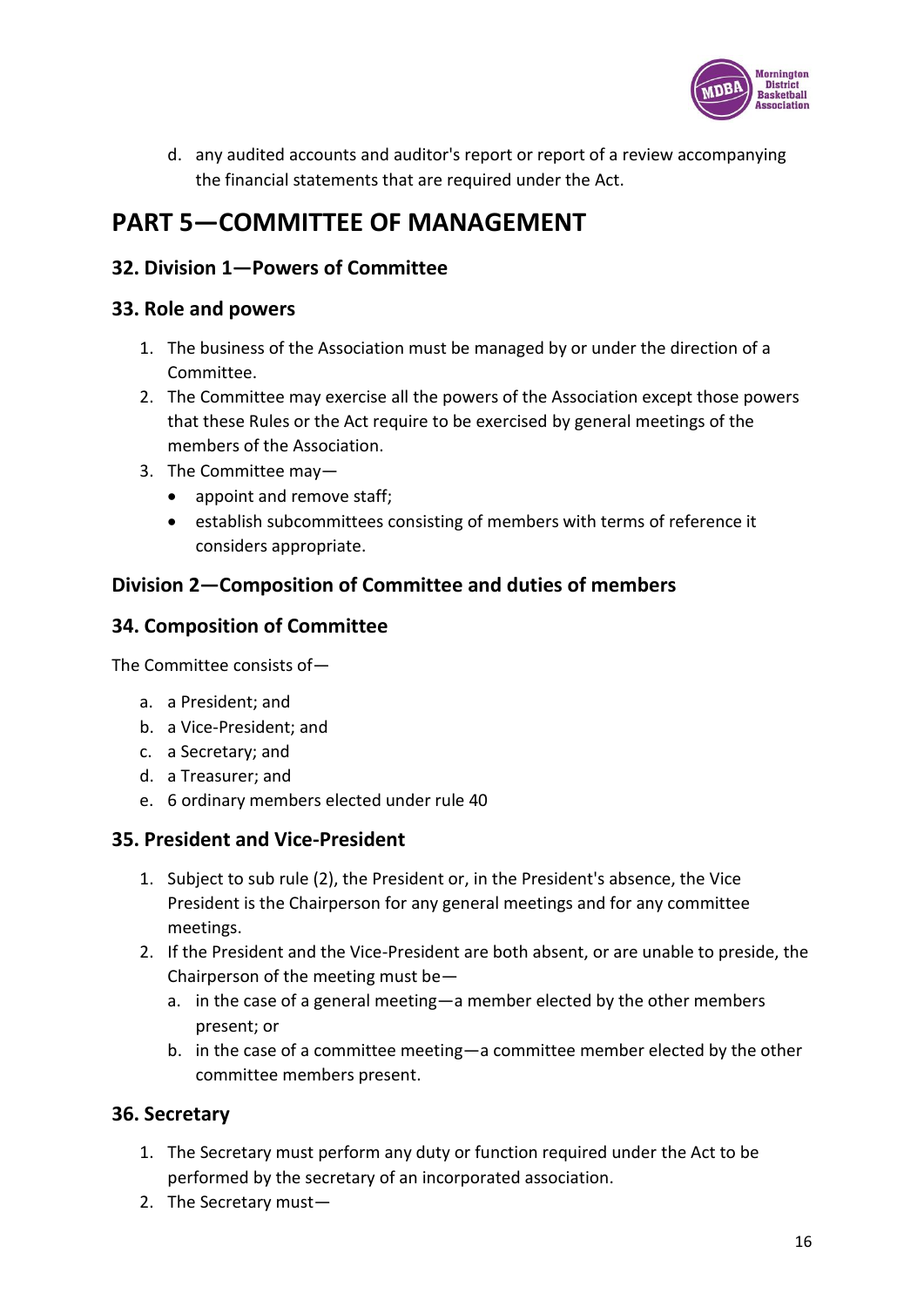

- a. maintain the register of members in accordance with rule 11; and
- b. keep custody of the common seal (if any) of the Association and, except for the financial records, all books, documents and securities of the Association in accordance with rule54; and
- c. perform any other duty or function imposed on the Secretary by these Rules
- 3. The Secretary must give to the Registrar notice of his or her appointment within 14 days after the appointment.

### **37. Treasurer**

- 1. The position of Treasurer must be held by a Certified Practising Accountant or a person with a current and valid equivalent qualification.
- 2. The Treasurer of the Association must oversee:
	- the collection of all moneys due to the Association and the payments authorised by the Association; and
	- that correct accounts and books are kept showing the financial affairs of the Association with full details of all receipts and expenditure connected with the activities of the Association.
- 3. All cheques, drafts, bills of exchange, promissory notes and other negotiable instruments must be signed by two members of the committee.
- 4. In the event that a suitable nomination for the position of Treasurer is not received the Association will outsource this requirement to a suitable organisation.

## **38. General Duties**

- 1. As soon as practicable after being elected or appointed to the Committee, each committee member must become familiar with these Rules and the Act.
- 2. The Committee is collectively responsible for ensuring that the Association complies with the Act and that individual members of the Committee comply with these Rules.
- 3. Committee members must exercise their powers and discharge their duties with reasonable care and diligence.
- 4. Committee members must exercise their powers and discharge their duties
	- a. in good faith in the best interests of the Association; and
	- b. for a proper purpose.
- 5. Committee members and former committee members must not make improper use of
	- a. their position; or
	- b. information acquired by virtue of holding their position— so as to gain an advantage for themselves or any other person or to cause detriment to the Association.
- 6. In addition to any duties imposed by these Rules, a committee member must perform any other duties imposed from time to time by resolution at a general meeting.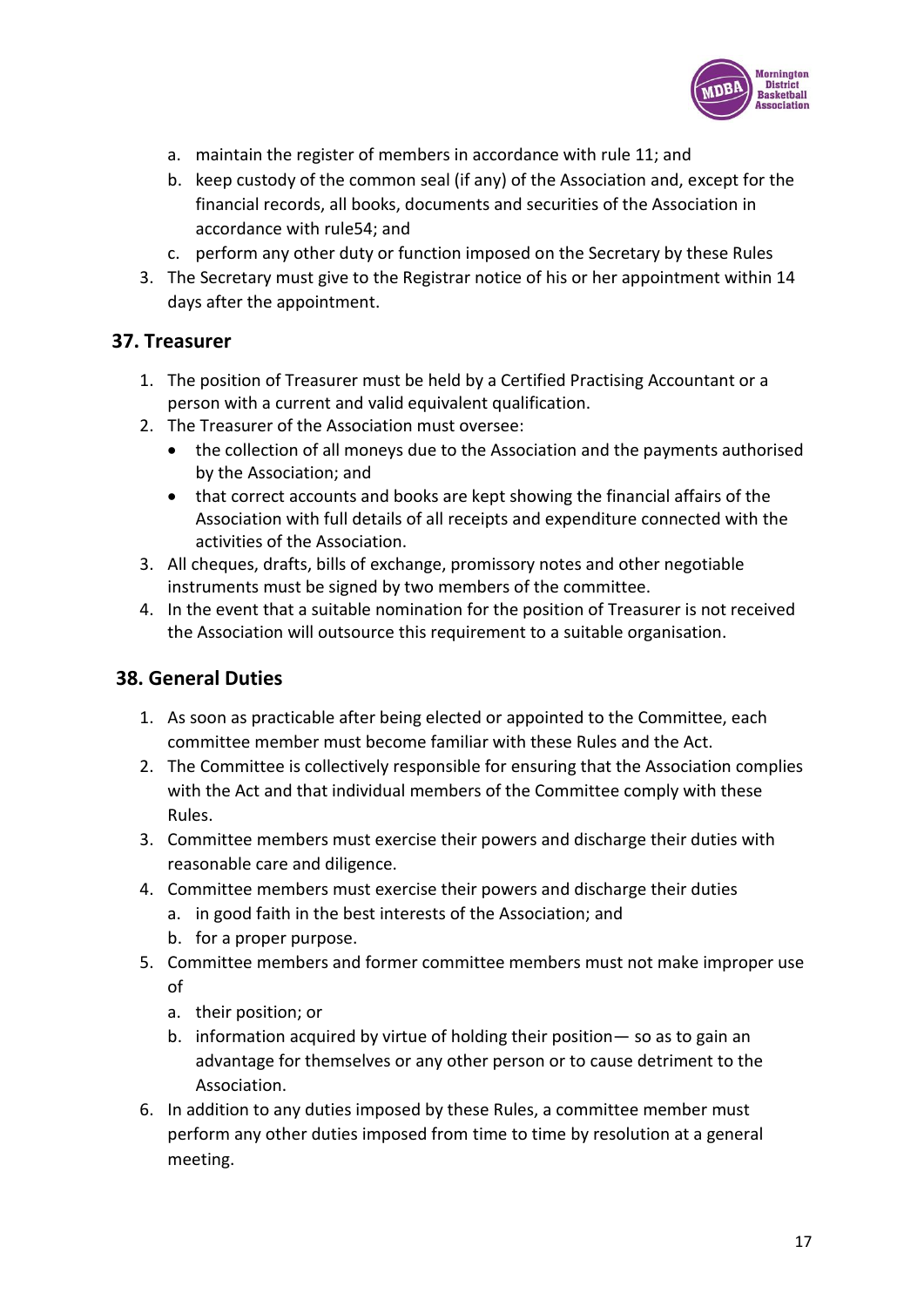

## **Division 3—Election of Committee members and tenure of office**

### **39. Who is eligible to be a Committee member**

- 1. Subject to rule 39(2) a member is eligible to be elected or appointed as a Committee member if the member
	- a. is 18 years or over; and
	- b. is entitled to vote at a general meeting;
- 2. A member is not entitled to be nominated for election, or to be elected or appointed as a Committee member
	- a. if the member is employed by the MDBA under any Industrial Award at the time of nomination, election or appointment; or
	- b. at the time of nomination, election or appointment is a committee member of a Club which enters teams in any competition conducted by MDBA.
- 3. If at any time during their term of office a Committee member is employed by the MDBA under any Industrial Award or becomes a committee member of a Club which enters teams in any competition conducted by MDBA, that Committee member ceases to be a Committee member.

#### **40. Nominations**

- 1. Nominations of candidates for election as officers of the Association or as ordinary members of the Committee
	- a. Shall be made in writing, signed by two members of the Association and accompanied by the written consent of the candidate (which may be endorsed on the nomination form) and
	- b. Shall be delivered to the Secretary of the Association not less than 10 days before the date fixed for the holding of the AGM.
- 2. A member may nominate for more than one position but cannot be elected to more than one position.
- 3. A nomination of a candidate for the election under this clause is not valid if that candidate has been elected to another office for election at the same election.
- 4. If insufficient nominations are received for any vacancy, nominations may be called for at the general meeting.

### **41. Returning Officer**

- 1. The Committee should appoint a person to act as returning officer to conduct the ballot in case a ballot is required for an election for any position
- 2. The returning officer must not be a member nominated for any position.
- 3. The Committee must direct the Returning Officer on the manner in which the ballot is to be conducted.

### **42. Ballot**

1. If insufficient nominations are received to fill all vacancies on the Committee, the candidates nominated shall be deemed to be elected, before further nominations are called for.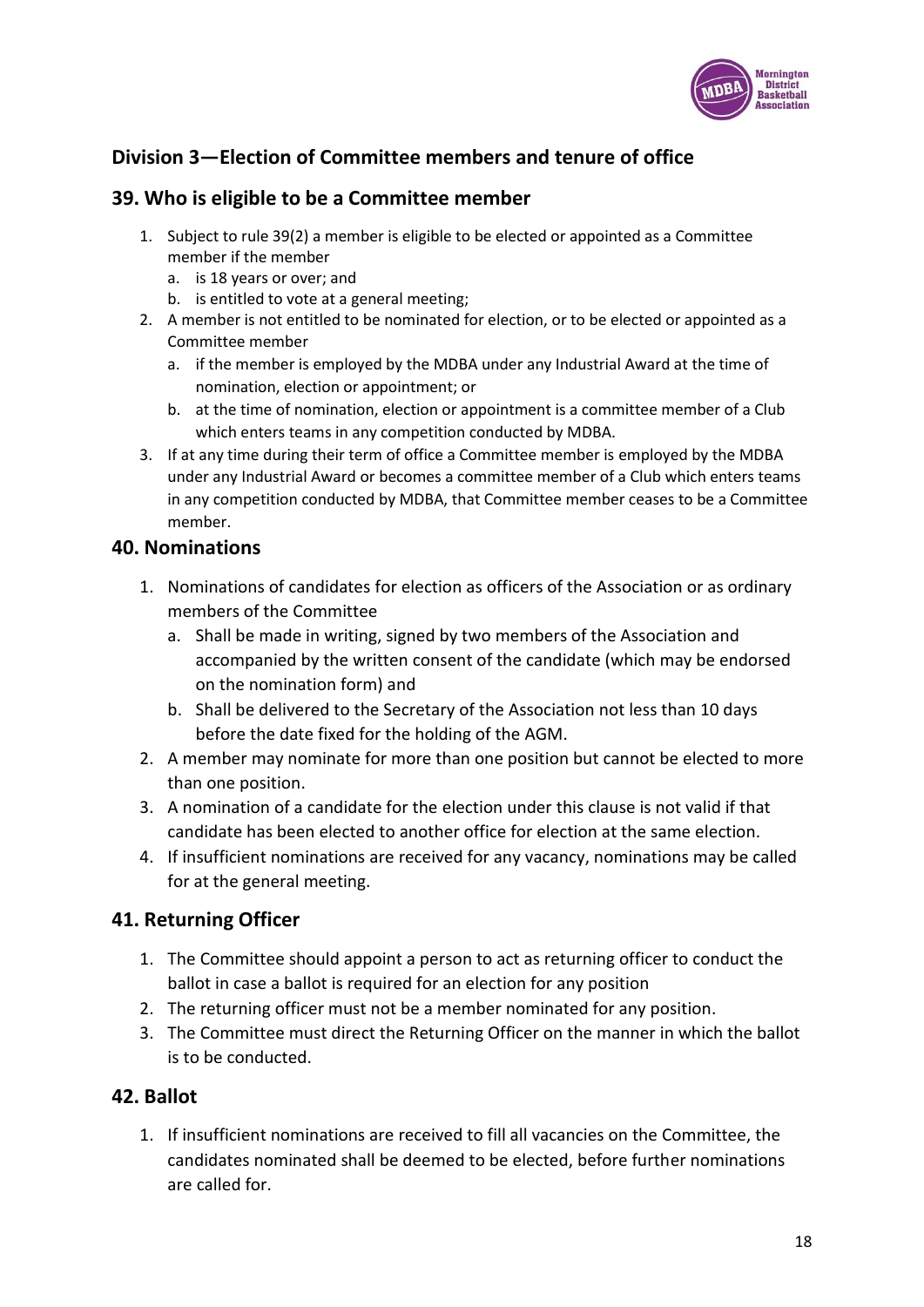

- 2. If the number of nominations received is equal to the number of vacancies to be filled, the candidates nominated shall be deemed to be elected.
- 3. If the number of nominations exceeds the number of vacancies to be filled, a ballot shall be held.
	- a. Before the ballot is taken, each candidate may make a short speech in support of his or her election.
	- b. The election must be by secret ballot
- 4. The returning officer must declare elected the candidate or, in the case of an election for more than one position, the candidates who received the most votes.
- 5. If the returning officer is unable to declare the result of an election under sub rule (4) because 2 or more candidates received the same number of votes, the returning officer must
	- a. conduct a further election for the position in accordance with Rule 40 to decide which of those candidates is to be elected; or
	- b. with the agreement of those candidates, decide by lot which of them is to be elected.

## **43. Term of office**

- 1. Each Committee member shall hold office for a period of two (2) years. When a person's term of office has come to an end he or she will relinquish the position at the end of the next annual general meeting two years after the date of his or her election. This person is eligible for re-election.
- 2. In the event of a casual vacancy on the Committee, the Committee may appoint another member to the vacant office and the member appointed may continue in office up to and including the conclusion of the annual general meeting next following the date of the appointment.
- 3. When the remainder of the term was greater than 12 months an election will be held at the AGM for the remaining 12 months.
- 4. The President, Secretary and three (3) ordinary members will be elected in each even calendar year. The Vice President, Treasurer and three (3) ordinary members will be elected in each odd calendar year.

## **44. Vacation of Office**

- 1. A committee member may resign from the Committee by written notice addressed to the Committee.
- 2. A person ceases to be a committee member if he or she
	- ceases to be a member of the Association; or
	- fails to attend 3 consecutive committee meetings (other than special or urgent committee meetings) without leave of absence under rule 47 or without reasonable excuse as decided by the Committee; or
	- otherwise ceases to be a committee member by operation of section 78 of the Act.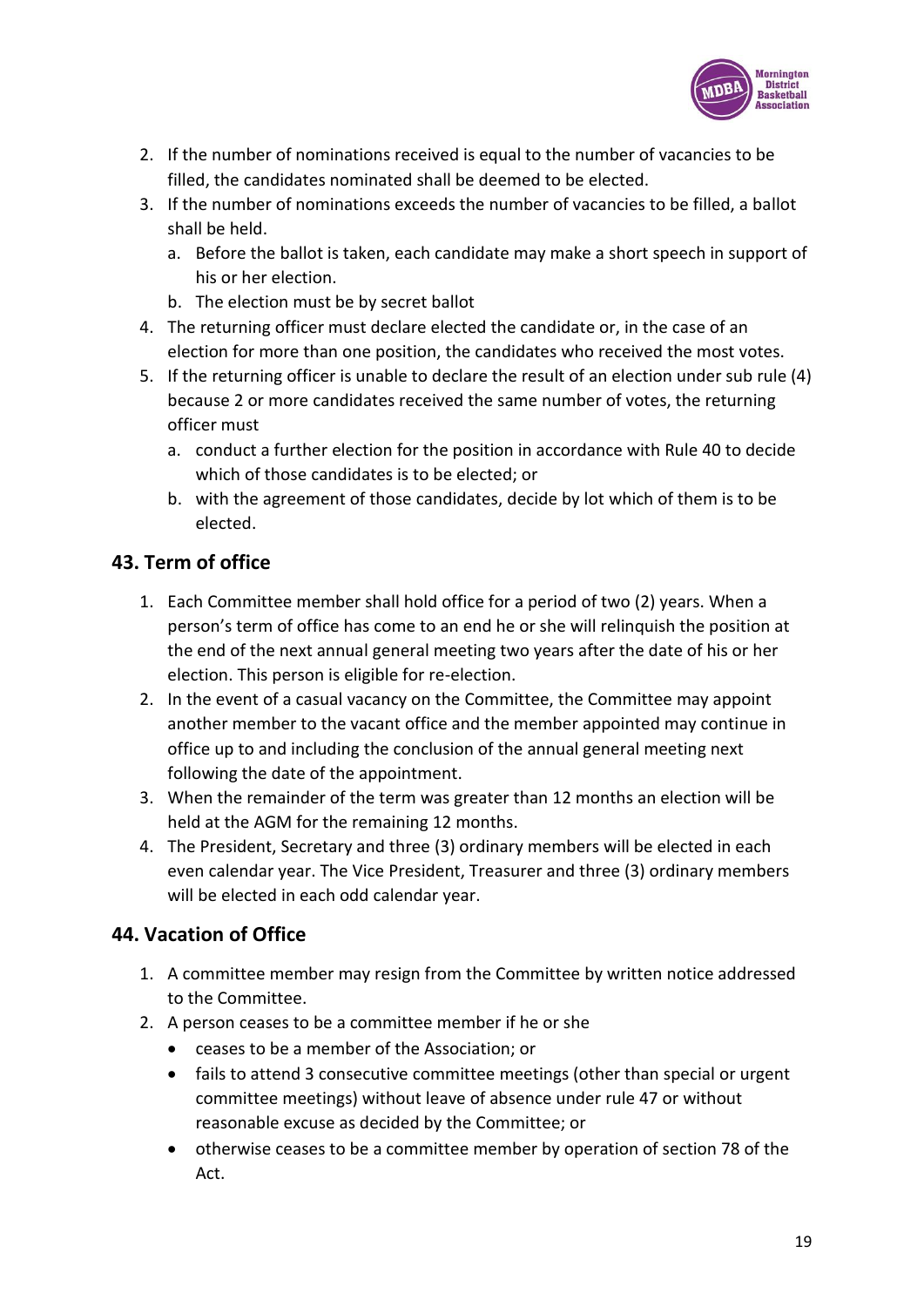

3. If the position of Secretary becomes vacant, the Committee must appoint a member to the position within 14 days after the vacancy arises.

## **Division 4—Meetings of Committee**

### **45. Meetings of Committee**

- 1. The Committee must meet at least 6 times in each year at the dates, times and places determined by the Committee.
- 2. Special committee meetings may be convened by the President or by any 4 members of the Committee.

## **46. Use of technology**

- 1. A committee member who is not physically present at a committee meeting may participate in the meeting by the use of technology that allows that committee member and the committee members present at the meeting to clearly and simultaneously communicate with each other.
- 2. For the purposes of this Part, a committee member participating in a committee meeting as permitted under subrule (1) is taken to be present at the meeting and, if the member votes at the meeting, is taken to have voted in person.

## **47. Notice of meetings**

- 1. Notice of each committee meeting must be given to each committee member no later than 2 working days before the date of the meeting.
- 2. Notice may be given of more than one committee meeting at the same time
- 3. The notice must state the date, time and place of the meeting
- 4. If a special committee meeting is convened, the notice must include the general nature of the business to be conducted
- 5. The only business that may be conducted at the meeting is the business for which the meeting is convened.

### **48. Leave of absence**

- 1. The Committee may grant a committee member leave of absence from committee meetings for a period not exceeding 3 months.
- 2. The Committee must not grant leave of absence retrospectively unless it is satisfied that it was not feasible for the committee member to seek the leave in advance.

### **49. Quorum**

- 1. No business may be conducted at a Committee meeting unless a quorum is present.
- 2. The quorum for a committee meeting is the presence (in person or as allowed under rule 44) 50% plus 1 of the committee members then holding office.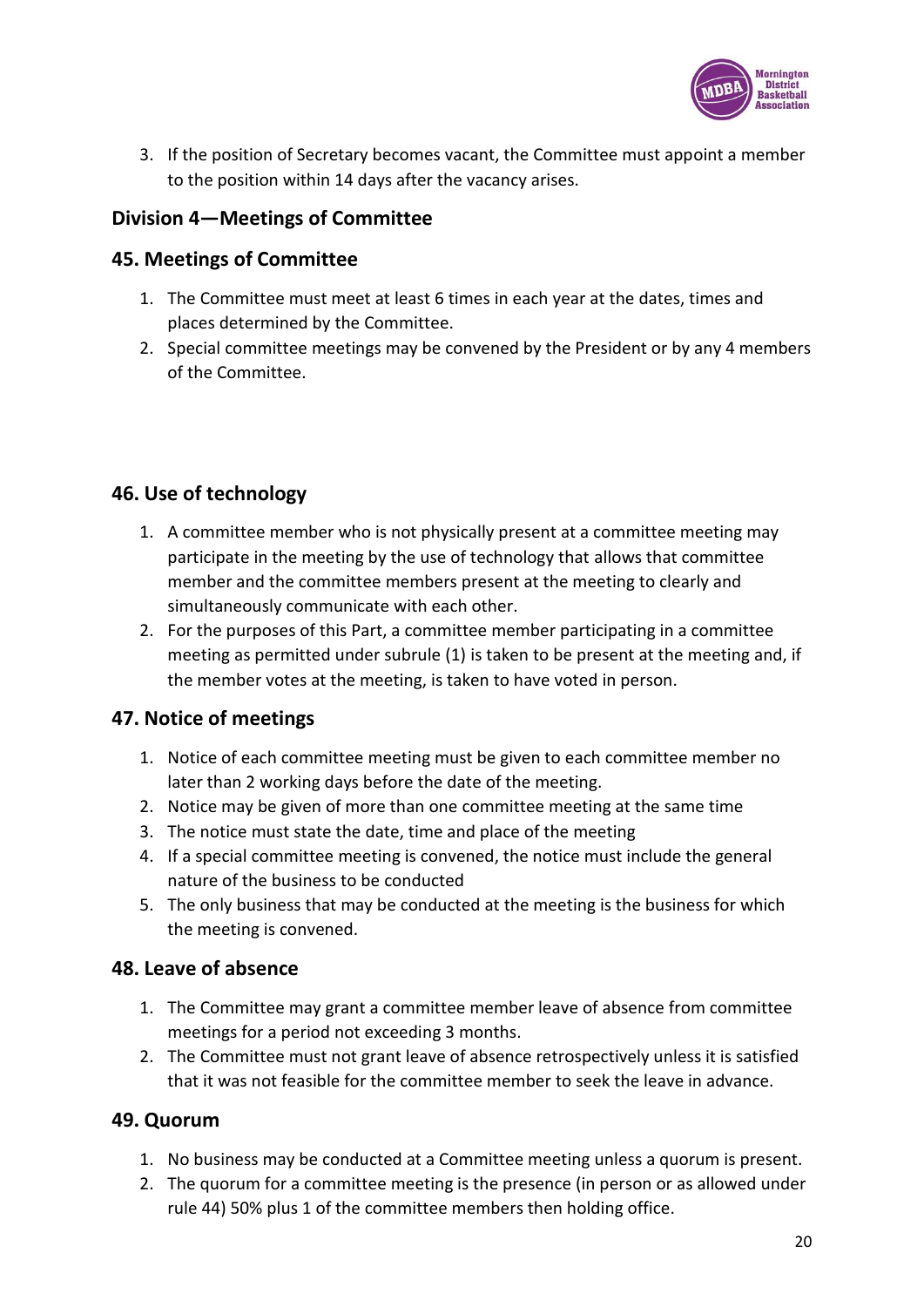

- 3. If a quorum is not present within 30 minutes after the notified commencement time of a committee meeting
	- a. in the case of a special meeting—the meeting lapses;
	- b. in any other case—the meeting must be adjourned to a date no later than 14 days after the adjournment and notice of the time, date and place to which the meeting is adjourned must be given in accordance with rule 45(1)
- 4. If no quorum is present at a scheduled Committee meeting every attempt must be made using technology to allow members to participate (Rule 44). If a quorum cannot still be obtained then the executive is delegated to make decisions on matters related to finances or competitions when the action is required before the next scheduled Committee of Management meeting. The minutes of such an executive meeting held under this Rule must include an account of the steps taken to obtain a quorum.

### **50. Presiding at Committee Meetings**

- 1. At meetings of the committee-the President or, in the President's absence, the Vice President presides.
- 2. if the President and the Vice President are absent, or unable to preside, the members present must choose one of their numbers to preside.

### **51. Voting at Committee Meetings**

- 1. On any question arising at a committee meeting, each committee member present at the meeting has one vote.
- 2. A motion is carried if a majority of committee members present at the meeting vote in favour of the motion.
- 3. Subrule (2) does not apply to any motion or question which is required by these Rules to be passed by an absolute majority of the Committee.
- 4. If votes are divided equally on a question, the Chairperson of the meeting has a second or casting vote.
- 5. Voting by proxy is not permitted

## **52. Conflict of interest**

- 1. A committee member who has a material personal interest in a matter being considered at a committee meeting must disclose the nature and extent of that interest to the Committee.
- 2. The member
	- a. must not be present while the matter is being considered at the meeting; and
	- b. must not vote on the matter.
- 3. If there are insufficient committee members to form a quorum because a member or members who have a material personal interest are disqualified from voting on a matter then the eligible members may make the decision;
- 4. This rule does not apply to a material personal interest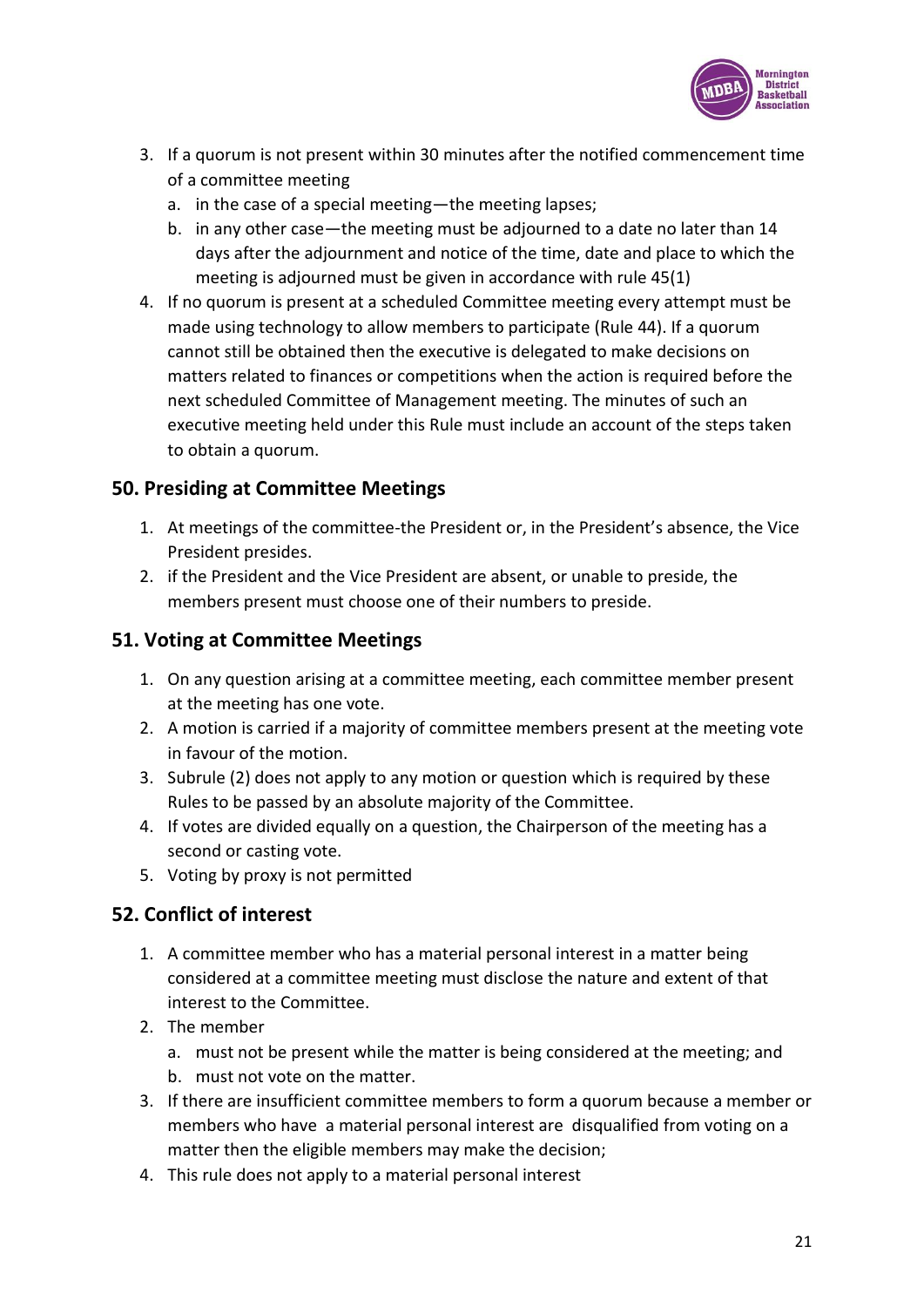

- a. that exists only because the member belongs to a class of persons for whose benefit the Association is established; or
- b. that the member has in common with all, or a substantial proportion of, the members of the Association.

# **PART 6—FINANCIAL MATTERS**

## **53. Source of funds**

The funds of the Association may be derived from joining fees, annual subscriptions, donations, fund-raising activities, grants, interest and any other sources approved by the Committee.

## **53. Management of funds**

- 1. The Association must open an account with a financial institution from which all expenditure of the Association is made and into which all of the Association's revenue is deposited.
- 2. Subject to any restrictions imposed by a general meeting of the Association, the Committee may approve expenditure on behalf of the Association.
- 3. The Committee may authorise the Treasurer to expend funds on behalf of the Association (including by electronic funds transfer) up to a specified limit without requiring approval from the Committee for each item on which the funds are expended.
- 4. All cheques, drafts, bills of exchange, promissory notes and other negotiable instruments must be signed by 2 committee members.
- 5. All funds of the Association must be deposited into the financial account of the Association no later than 5 working days after receipt.
- 6. With the approval of the Committee, the Treasurer may maintain a cash float provided that all money paid from or paid into the float is accurately recorded at the time of the transaction.

## **55. Financial records**

- 1. The Association must keep financial records that
	- a. correctly record and explain its transactions, financial position and performance; and
	- b. enable financial statements to be prepared as required by the Act.
- 2. The Association must retain the financial records for 7 years after the transactions covered by the records are completed.
- 3. The Treasurer must keep in his or her custody, or under his or her control
	- a. the financial records for the current financial year; and
	- b. any other financial records as authorised by the Committee.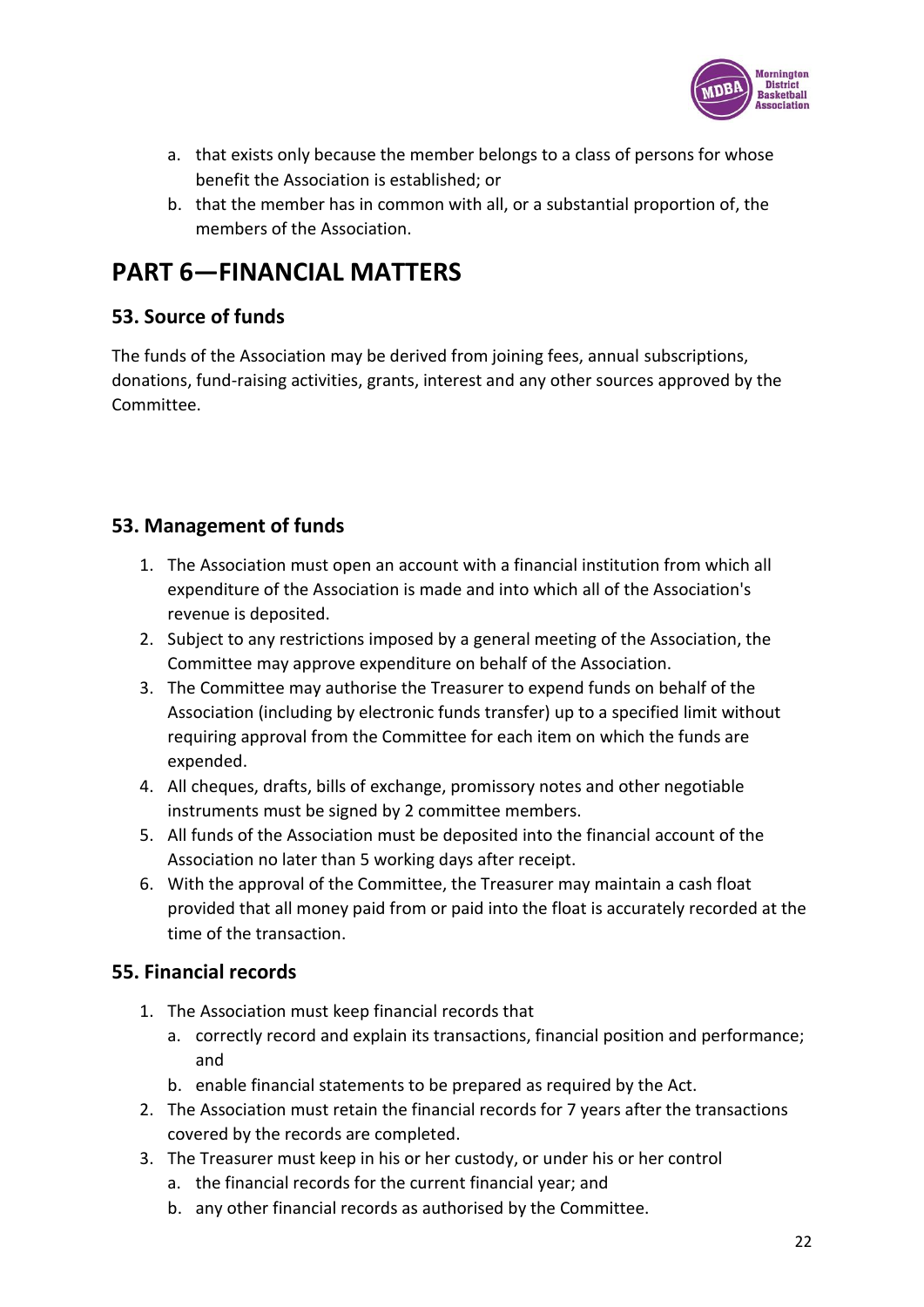

### **56. Financial statements**

- 1. For each financial year, the Committee must ensure that the requirements under the Act relating to the financial statements of the Association are met.
- 2. Without limiting sub rule(1), those requirements include
	- a. the preparation of the financial statements;
	- b. if required, the review or auditing of the financial statements;
	- c. the certification of the financial statements by the Committee;
	- d. the submission of the financial statements to the annual general meeting of the Association;
	- e. the lodgement with the Registrar of the financial statements and accompanying reports, certificates, statements and fee.

# **PART 7—GENERAL MATTERS**

### **57. Common seal**

- 1. If the Association has a common seal
	- a. the name of the Association must appear in legible characters on the common seal;
	- b. a document may only be sealed with the common seal by the authority of the Committee and the sealing must be witnessed by the signatures of two committee members;
	- c. the common seal must be kept in the custody of the Secretary.

### **58. Registered address**

The registered address of the Association is

- a. the address determined from time to time by resolution of the Committee; or
- b. if the Committee has not determined an address to be the registered address— the postal address of the Secretary.

### **59. Alteration of Rules**

These Rules may only be altered by special resolution of a general meeting of the Association in accordance with the Act.

### **60. Notice requirements**

- 1. Any notice required to be given to a member or a committee member under these Rules may be given
	- a. by handing the notice to the member personally; or
	- b. by sending it by post to the member at the address recorded for the member on the register of members; or
	- c. by email or facsimile transmission.